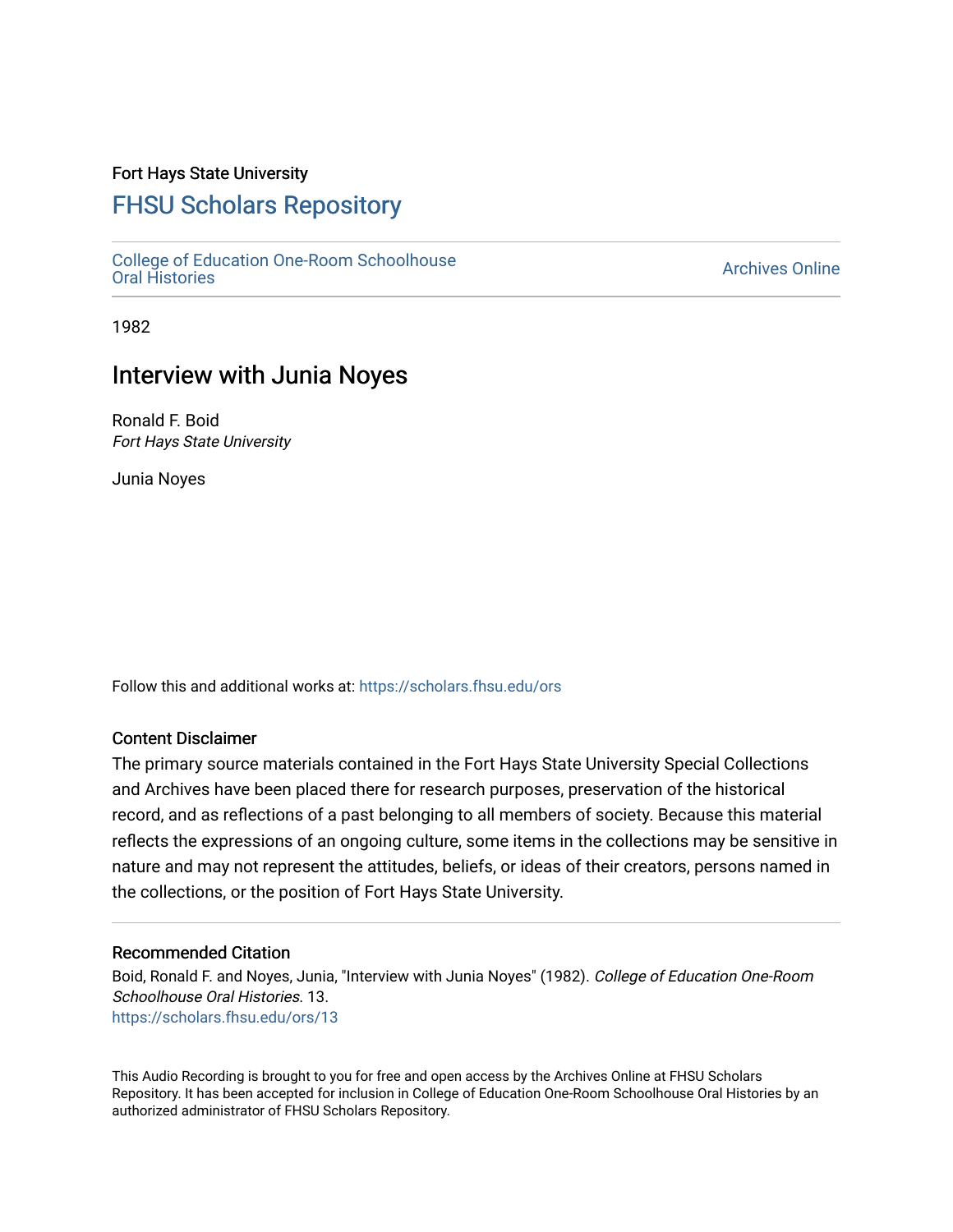$O/4$ 

 $\mathcal{A}$ 

Paper Written in Partial Fullfillment of Grade

for

### HISTORY OF AMERICAN EDUCATION 700

Dr. Allan R. Miller

Stone Schoolhouse Project Paper

 $\mathcal{L}^{\mathcal{L}}$ 

by

Ronald F. Boid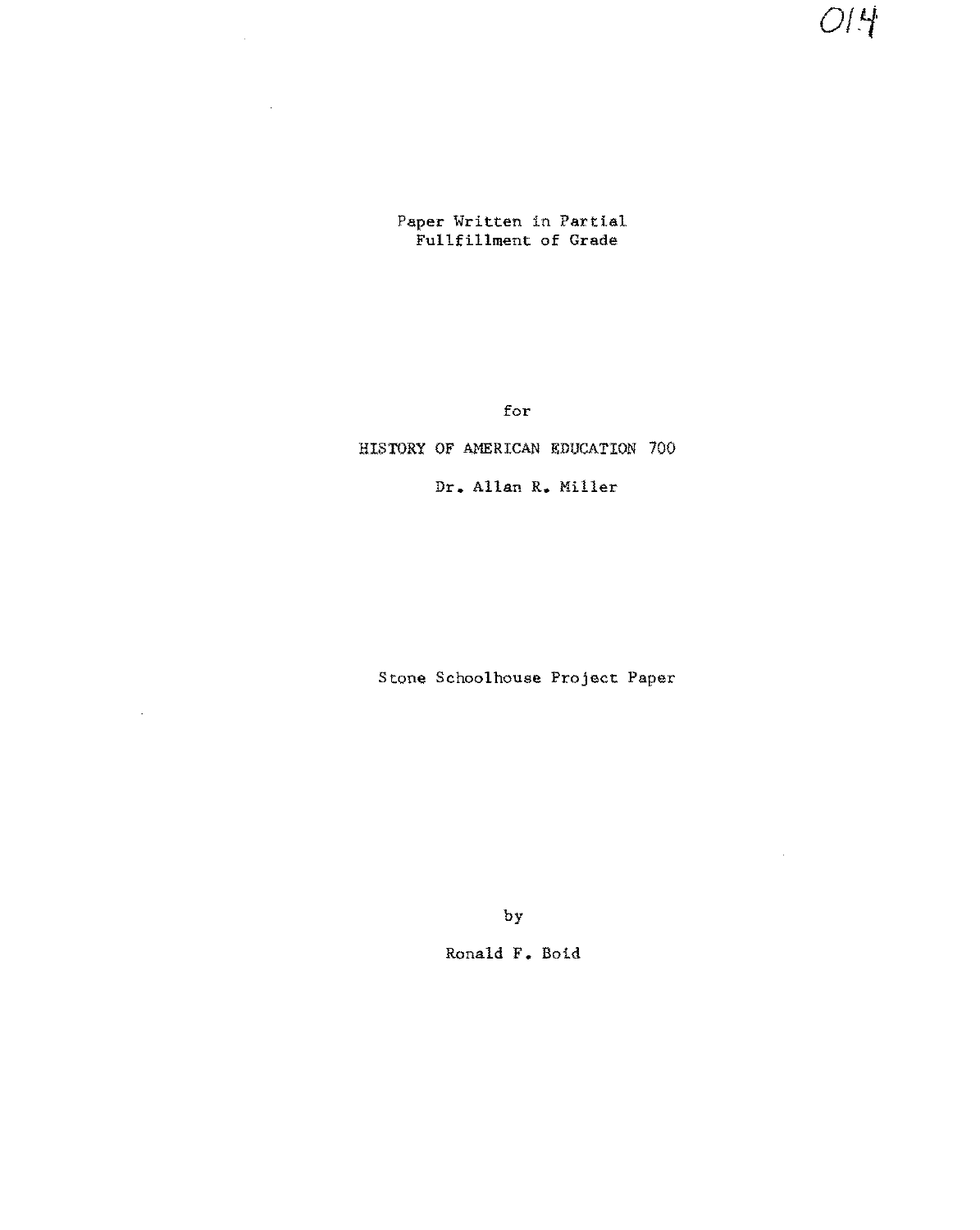The following is a transcript of a taped conversation between myself and a Mrs. Junia Noyes. The conversation took place on Monday, October 18, 1982. Mrs. Noyes taught in a one-room school north of Portis, Kansas during the period 1936-37-38. She has retired and now lives in Osborne, Kansas.

Question: Answer: Question: **Answer:**  Question: **Answer:**  Question: Answer: Question: **Answer:**  Question: **Answer:**  Question: Answer: Question: **Answer:**  Question: **Answer:**  Question: **Answer:**  Question: How many years did you teach at this one-room school? I taught four years. For four years? Yes, eight months a term. Did you teach anywhere else before then? Yes, I taught south of Portis. Okay. Would you have any idea how much you were paid at that time? One year I was paid \$50.00, and I was the highest paid rural teacher at that time. That would be \$50.00 a month? A month. Okay. How many months would you work for that? Eight months. Let's think about the start of your school day. What time did you start in a morning? School began at nine, and was dismissed at four. Okay. What was usually the first thing you did right at the beginning of school? We usually had flags to move, sometimes the Lord's prayer, and sometimes after the beginning of the noon session I had a book usually that I read to children. What kind of a book would it be then? It would have to be one that would be of interest to eighth graders. And I don't remember the titles, but I tried to choose books that would be of interest to all ages. When you say all ages, what are you talking about? First grade to the eighth grade. Okay. What about the subjects that you taught. Can you run through

Answer: a typical day, and name the subjects as you went through them? Well, at that time, we were not teaching Social Studies until the last part of my teaching years it was introduced. And of course we had our history books, and our readers. Spelling, Writing, and of course on my own we had Music, and then of course English and our Grammar. Let me see now, all the subjects that you'd use under Social Studies were individual subjects at that time.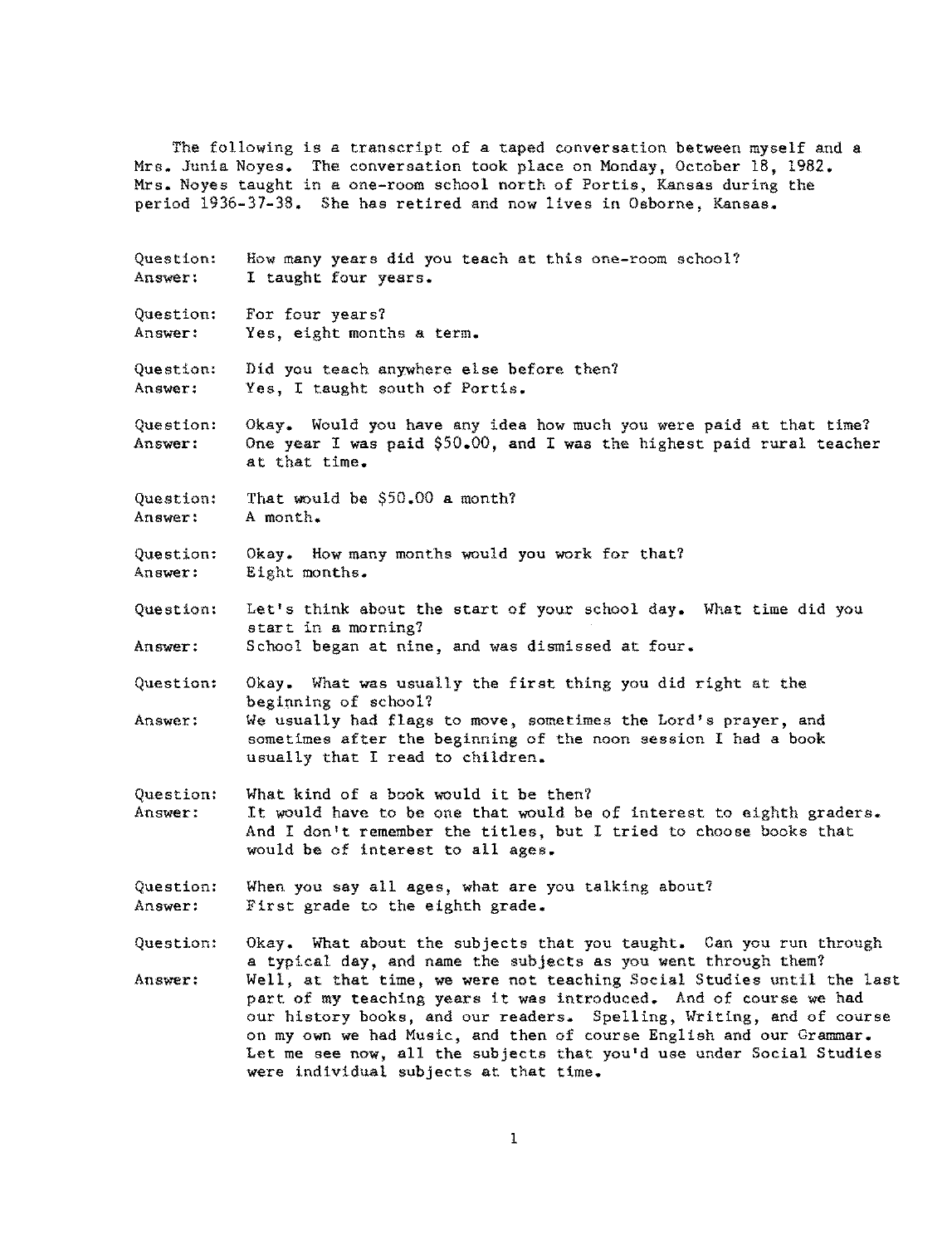| Question:<br>Answer: | I see. What about discipline. How did you discipline the student?<br>Well that was different because you had the different ages. Usually,<br>I tried to discipline in a way that they themselves were responsible<br>for what they had done.                                                                                                                                    |
|----------------------|---------------------------------------------------------------------------------------------------------------------------------------------------------------------------------------------------------------------------------------------------------------------------------------------------------------------------------------------------------------------------------|
| Question:<br>Answer: | So, are you saying then thatlet's see?<br>Take a privilege away from them, or require them to do something<br>more in school work.                                                                                                                                                                                                                                              |
| Question:<br>Answer: | $0$ kay?<br>Rather than toI don't think I ever spanked a child in my life.                                                                                                                                                                                                                                                                                                      |
| Question:<br>Answer: | Never?<br>NowI had one or two in all my thirty-five years, but very very few.                                                                                                                                                                                                                                                                                                   |
| Question:<br>Answer: | Yes?<br>There's too many other nice ways to do it and get results.                                                                                                                                                                                                                                                                                                              |
| Question:            | Okay. You told us early on in the conversation how much you were                                                                                                                                                                                                                                                                                                                |
| Answer:              | paid. How did you get paid? Did you get payed by check?<br>By check, and usually the school board member would bring it, or<br>I think like once they would send it with one of the children.<br>North of Portis the school board member lived about aless than<br>a fourth of a mile. And usually he sent it with his children, or<br>he brought it. I never had to go get it. |
| Question:<br>Answer: | Did you ever meet with the school board at any time?<br>Well, of course you do when you're hired and before would have school<br>meeting in Spring they would come and visit with me to see if I was<br>interested in coming back, and discussed salary and that.                                                                                                               |
| Question:<br>Answer: | Of course we're talking about the county school board right?<br>Yes. Each district had their own school board members.                                                                                                                                                                                                                                                          |
| Question:<br>Answer: | Okay. Let me seeyour school was in a district then?<br>Yes. I think it was called Union 4 or Union 3, and I don't remember,<br>because there was both of those.                                                                                                                                                                                                                 |
| Question:<br>Answer: | Would it have one representative then on the board?<br>No, there were three.                                                                                                                                                                                                                                                                                                    |
| Question:<br>Answer: | Three representatives?<br>Yes.                                                                                                                                                                                                                                                                                                                                                  |
| Question:            | What about the supplies that you had in the classroom? How did you                                                                                                                                                                                                                                                                                                              |
| Answer:              | go about acquiring your supplies?<br>I think our supplies were very limited, and many a teacher bought<br>what she wanted to have for the school. Especially at the beginning.<br>Now, when I taught later, the district would allow me more money.<br>But, at the time I taught there I did an awful lot of that.                                                              |
| Question:<br>Answer: | You spent your own money then on buying supplies?<br>I spent my own money many a time.                                                                                                                                                                                                                                                                                          |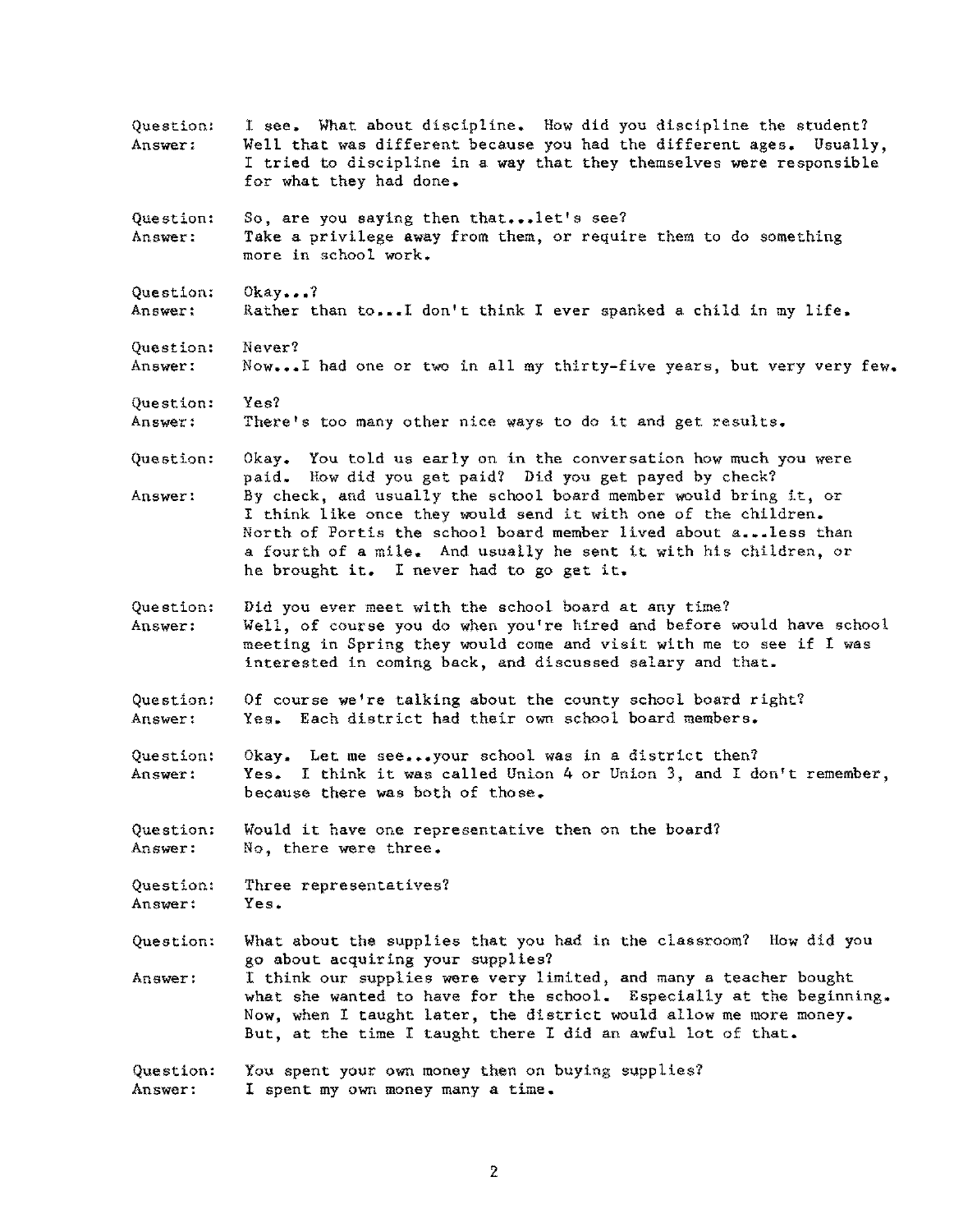| Question:<br>Answer: | Would you have any idea how muchsay a year?<br>I would have no idea.                                                                                                                                                                                                                                                                   |
|----------------------|----------------------------------------------------------------------------------------------------------------------------------------------------------------------------------------------------------------------------------------------------------------------------------------------------------------------------------------|
| Question:            | What about your training as a teacher? How much schooling did you<br>have to take?                                                                                                                                                                                                                                                     |
| Answer:              | Well, do I have to tell? I taught eight years without one hour of<br>college.                                                                                                                                                                                                                                                          |
| Question:<br>Answer: | Okay.<br>But I did have to take a written examination to get a second grade<br>county certificate. You could have that for two years. I don't<br>remember the requirement, but to get a first grade county you had<br>to average ninety, and I think there were about seventeen or eighteen<br>subjects, and that took a lot of doing. |
| Question:<br>Answer: | Did you have to maintain a certain level then?<br>Yes. You had tothen after I got my first grade county, then<br>they began to require some college.                                                                                                                                                                                   |
| Question:<br>Answer: | Yes?<br>And I would renew it with so many hours of college.                                                                                                                                                                                                                                                                            |
| Question:            | Just out of curiosity, how much did it cost you? You had to have<br>a teaching certificate right?                                                                                                                                                                                                                                      |
| Answer:              | Yes                                                                                                                                                                                                                                                                                                                                    |
| Question:<br>Answer: | How much did it cost you for that certificate?<br>I don't know. I would get it through my taking the test you know.<br>And I think I paid a dollar or maybe two dollars to take the test.                                                                                                                                              |
| Question:<br>Answer: | What about while you were teaching up at that school. Where did you<br>live?<br>I lived in Portis since my husband was teaching there, and I drove                                                                                                                                                                                     |
|                      | the four miles.                                                                                                                                                                                                                                                                                                                        |
| Question:            | Let's talk about the types of books that the students had. Let's<br>start with reading. What kind of reader did you use?                                                                                                                                                                                                               |
| Answer:              | I believe at that time it was Bob Merrill Readers. I believe I'm<br>right on that. And of course they were graded more difficult as you'd<br>go down the line. I believe I'm right on that. I believe it was<br>Bob Merrills.                                                                                                          |
| Question:            | Yes. Did you have to order those books, or did the district order<br>those books?                                                                                                                                                                                                                                                      |
| Answer:              | To me it seems that the parents bought the books themselves. But<br>I could be wrong there.                                                                                                                                                                                                                                            |
| Question:<br>Answer: | They did?<br>But, I think the parents furnished the books for the children.                                                                                                                                                                                                                                                            |
| Question:            | Let's talk about the subject of Science. How did you go about<br>teaching Science?                                                                                                                                                                                                                                                     |

3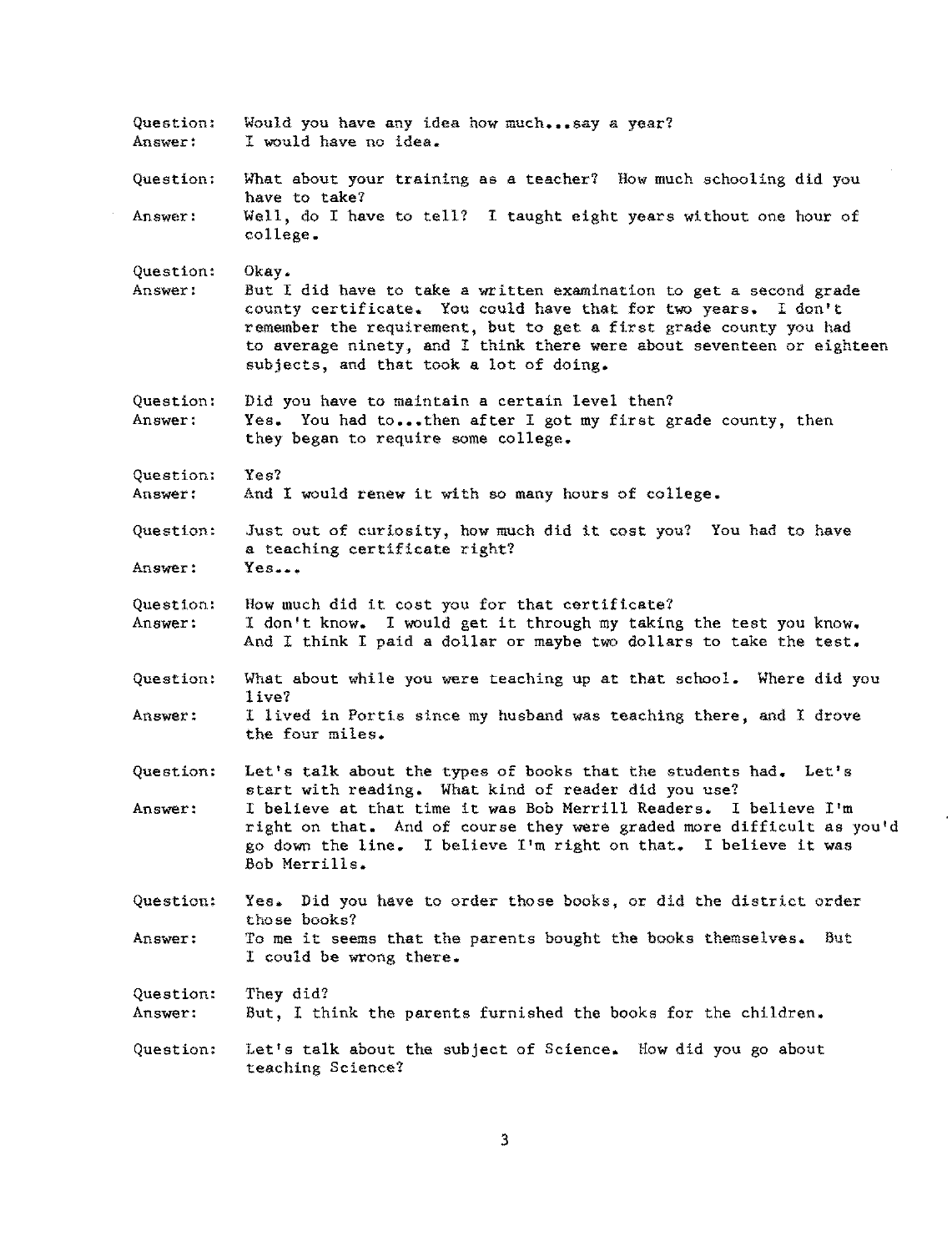Answer: I can't remember for sure, but I don't think we had a science book. It was simply what I wanted to bring out. Like the different seasons, and things of that sort. And that was done as a group. I don't believe we had a science book, not a textbook. I've always been interested in science, so I'm sure I brought out...

 $\mathbf{v}$ 

- Question: What about language? What kind of work did the kids do in the language textbooks?
- Answer: Well the older children, I know, I required them to do some writing. Is that what you wanted to hear?
- Question: Yes?
- **Answer:**  Now, as the lower grades...I think it was mostly reading and learning poetry. Of course the upper grades did the same---read stories.
- Question: Answer: At what point did you have them then starting to write stories? I imagine along about the fourth or fifth grade, writing very short **ones.**
- Question: **Answer:**  Did you have such...what we call book reports? Book reports? Well I know I did, but I'm not sure whether I began them out there or not. I think I did, because I'm sure we had it at the first school we taught. I think we required some reports.
- Question: How about spelling? How many words would a fifth grader have to study for a week? Can you remember?
- Answer: It seems to me that they had so many words each day that they had to learn. And then of course after they had learned so many, they had a test over those words. But I think we had spelling everyday. And I think I began with even first graders teaching them to spell. Of course you know when I got first graders they didn't have kindergarten.
- Question: Answer: Right? They had no preparation ahead, so there was quite a bit of that to be done.
- Question: **Answer:**  What age were those children in first grade? I think the ages was six years.
- Question: Answer: Six years? Yes. I don't remember the dates, but they had to be six years.

Question: Answer: In all your years of experience in teaching was that the age at which kids started in first grade? I believe so.

Question: **Answer:**  I understand though that later on in other schools, where you taught, you came in contact with kindergarten where kids started at the age of what? Say; you know I do remember I had a little boy in this first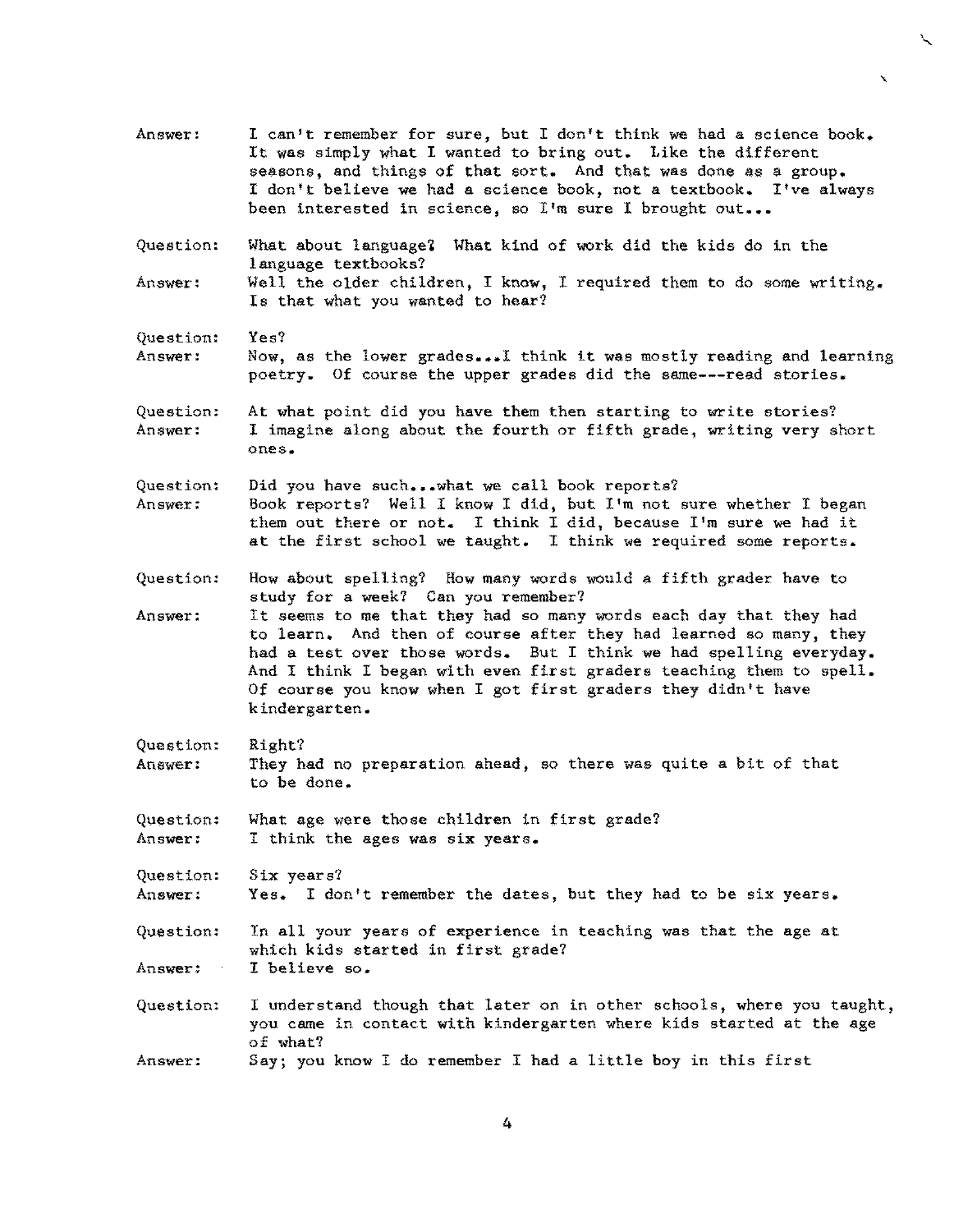school out here that the parents thought he was ready, and sent him before. 1 think he was just five. But you know, down later in life he handled that all right, but later in life he...it kind of caught up with him.

Question: Yes. Could parents do that then?

- **Answer:**  Well, evidently they did. This was a school board member's child. And of course being close to the school, he was anxious to go. So...he liked it. I guess there wasn't a law against it. Anyway, they sent him. And I tried to teach him.
- Question: **Answer~**  Let's talk about the population of the kids that you had in your school. Where did they come from? Where were they living? They lived within a mile, any direction I believe. I don't believe I had any child coming over one mile.
- Question: Answer: **Over one mile distance from the school?**  One might have been a little over a mile.
- Question: Answer: Did they have to walk to school then? Yes, they did.
- Question: Let's talk about your relationship with the community, where you were living in Portis with your husband. How were you expected to conduct yourself as a teacher?
- Answer: I don't think they put any restrictions on me whatsoever at this school. Now my husband teaching in Portis... I think there was a little requirement there. You know, attend church and things like that. But this community ••• I can't remember any requirements **whatsoever.**
- Question: Answer: You weren't given a list of rules and regulations and so on? No. No. In fact, I don't think I have ever have. Maybe they thought it wouldn't to any good.
- Question: What did you do then as fas as husband and wife...what kind of activities did you do?
- Answer: In this community we were...they were a community that liked to get together. And my husband joined right in with the activities. You know at night... like we put on two, three plays that were threeact plays, and things like that, where we were involved in the community affairs. It was a community that enjoyed having things like that.
- Question: Answer: Did you have a central place then where you went and did all this? At the schoolhouse.
- Question: At the schoolhouse itself?
- **Answer:**  Yes. I'd use my piano.
- Question: How long did you teach at that school?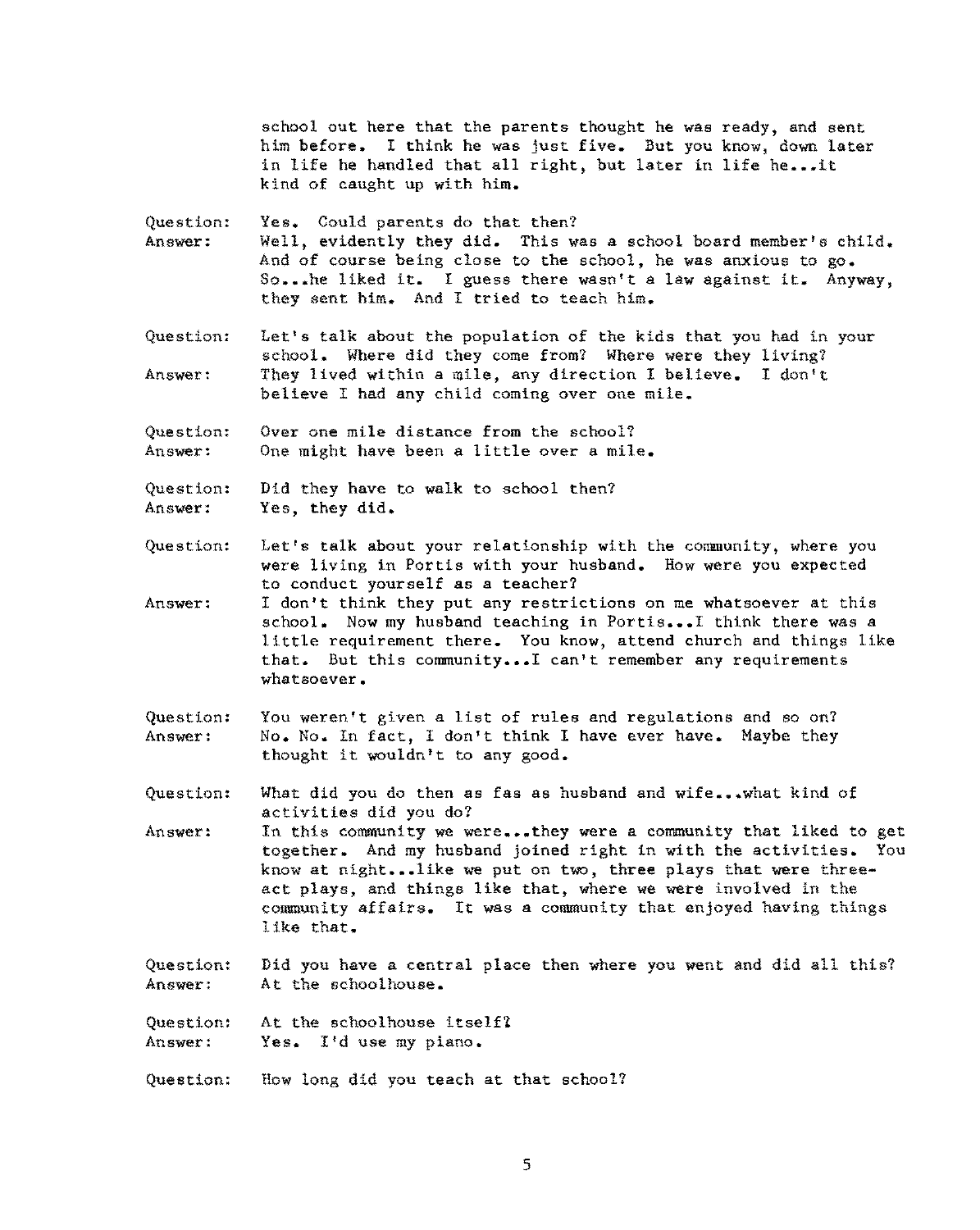Answer: Question: **Answer:**  Question: Answer: Question: **Answer:**  Question: Answer: Question: Answer: Question: Answer: Question: **Answer:**  Question: Answer: Question: Answer: Question: Answer: Question: Answer: Question: Answer: **Four years.**  Would you have any idea how long the teacher taught there before you? No. I did not know of any teacher that taught more than two **years, but then** I ••• More than two years? I don't think that they did. Nor afterwards either. Would there be any reason for that do you think? I imagine it was the teachers themselves. I don't know. I had a girl who took my place. Just taught one year. She was from a bigger city, and was real unhappy. Who hired and fired the teachers so to speak? I think that was completely up to the three member school board. The three member school board? I think so. I never experienced that, only the hiring. I know they were the ones that hired me. Do you want to describe the building itself, what it looked liked? This was quite a modern building for those times. It had a furnace. In fact it's still standing. It was a very nice building. Nice **basement.**  What did the desks look like? Well, they were the old-fashioned desks. Just made of wood? **Yes.**  Were they fastened to the floor? No. I don't believe these were, and they were singles. Some schools you know had doubles. Had doubles. Ah ah. But these were just the singles. I don't think I had more than twelve students at any time while I was teaching. If you only had twelve students, what was the spread? You said you had them from first grade to eighth grade? Would you have some in each grade then? I think I had one first-grader at that time. I think there were eighth graders. I don't remember for sure the other ones, but they were...I think I had more than twelve. It was a nice sized school for that time. What about the upkeep of the building? Did you have the clean it? Well of course I was the janitor. Usually the school board would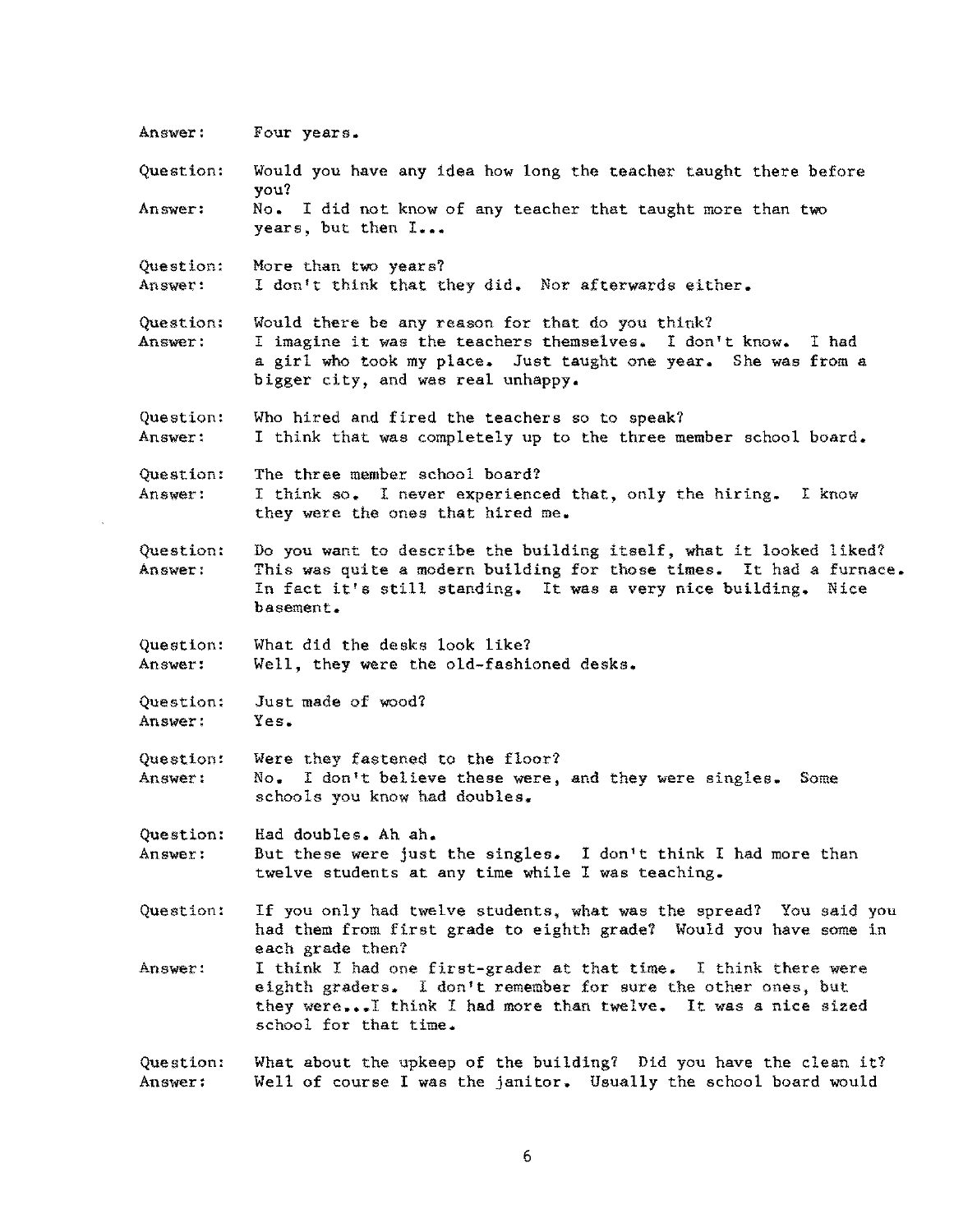Question: **Answer:**  Question: **Answer:**  Question: **Answer:**  Question: **Answer:**  Question: Answer: Question: **Answer:**  Question: **Answer:**  Question: **Answer:**  Question: Answer: Question: **Answer:**  Question: Answer: have cleaned nicely in the summertime, and repaired. Painted and so forth? Yes, but as far as taking care of it at school term, that was up to me. When did you do that? At the end of the day? After four. Wash blackboards of course, and sweep the floors. What kind of special events did you conduct at the school? That is, with the kids. With the kids? **Yes.**  Well of course we put on programs at different times. Special *er ••• 1*  Special day events? Special days? Yes. I don't believe we were involved with any other district. I don't believe we were ever involved with their playday, or anything of that sort. Did you have a kind of an Open Night were the parents came? Well, quite often they would...yes the parents would come, and it would be at night. We would sing, and a little dialogue of **some sort.**  Did you have a parent-teacher organization? No, we did not as such. It was just a community affair. Since you said that you were the janitor as well as being the teacher, you then would be the sole person as far as the upkeep of the building was concerned? Am I right? Yes, during the school term. Only for major repairs it might have to be done. But, I don't remember much of that happening. So... what if you had a special event in the evening then, did you have to clean up after that event in the evening? We would usually. If we had a meal it would be in the basement. And of course after all I was the one that had to... Did any of the parents help you on those special events? I kind of think they did. They were sure a nice bunch of people. I think the mothers made sure that things weren't left in too bad a shape. However, I did have to carry water. We had no well at the schoolhouse.

Question: The period in which you were there at that school was what year?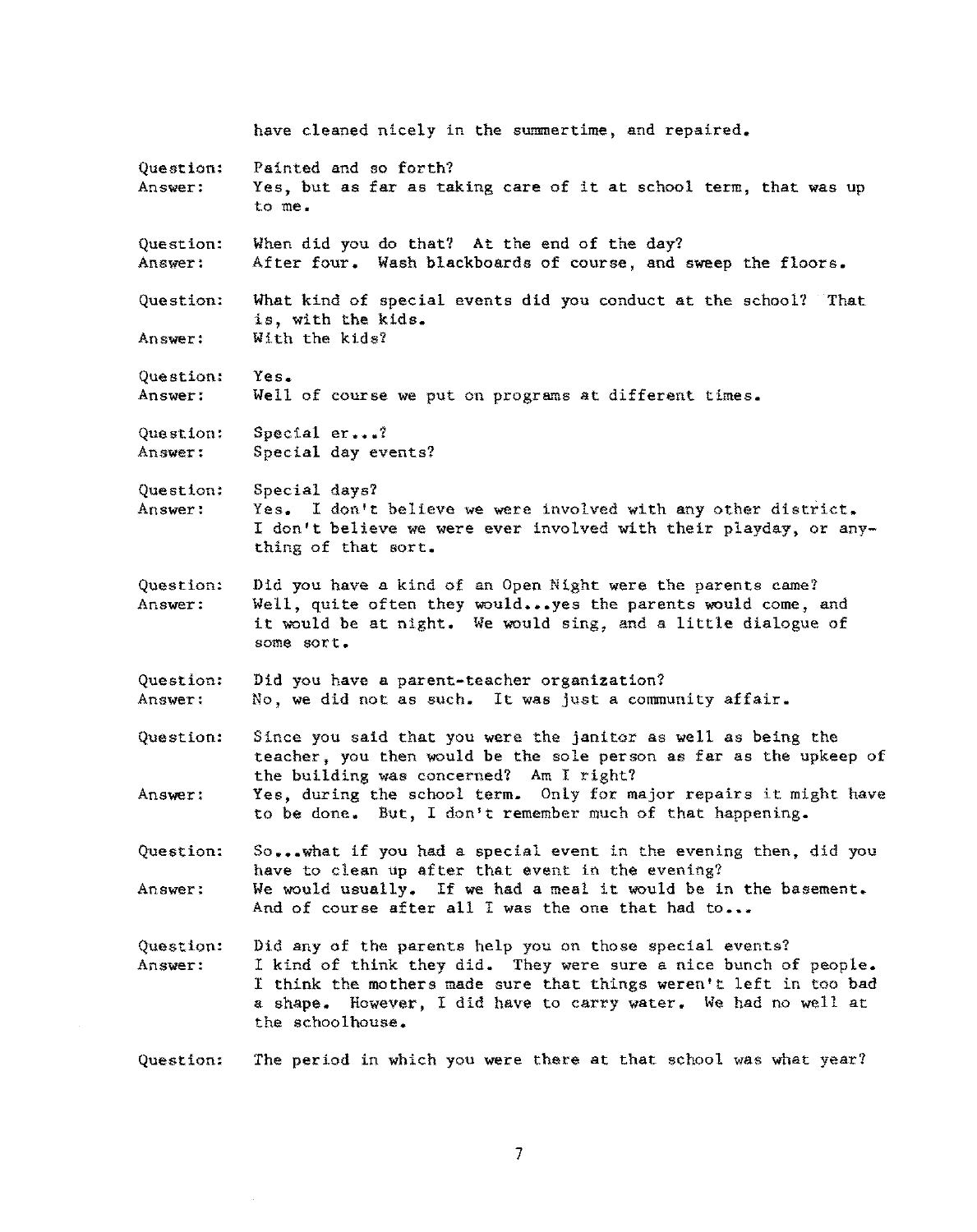Answer: Question: Answer: Question: **Answer:**  Question: **Answer:**  Question: **Answer:**  Question: **Answer:**  Question: **Answer:**  Question: **Answer:**  Question: **Answer:**  Question: **Answer:**  Question: **Answer:**  Question: Answer: Question: Answer: Question: **Answer:**  Question: **Answer:**  Let's see, that would be about 1936-37-38. Okay. Do you know how old the school was then? Do you have any **idea?**  No, I have no idea. It seemed like a real nice school. Did it seem like a "newish" school to you? Well, not brand new. But it wasn't what you would say an old building where the floors are worn. No, it was a fairly new building I'm sure. Rather modern. What kind of material was the building made of. Was it wood, stone? Wood. It was made of wood. A frame building? **Yes.**  What about the floor? The floor seemed nice to me, but I don't... Was it a wooden floor? It was a wooden floor, definitely yes. What about your desk in that school? Where was your desk? I liked to have my desk at the back of the room. At the back of the room? Yes. Then are you saying then that the floor of the school was perfectly level from wall to wall? Yes, however, we had a little stage like in front. And of course sometimes I would do my teaching from that area. You had your desk at the back then? **Yes.**  Would you have any reason why you did that? Well...I just always liked to be back of them instead of stood in front of them. I don't know that I can give you any reason, only that I just felt like I had better control of them. You were the only teacher in that school right? **Yes.**  No one else worked there at all? **No one.**  What if you were ill: When I was ill, a time or two, I had to call and they would go home.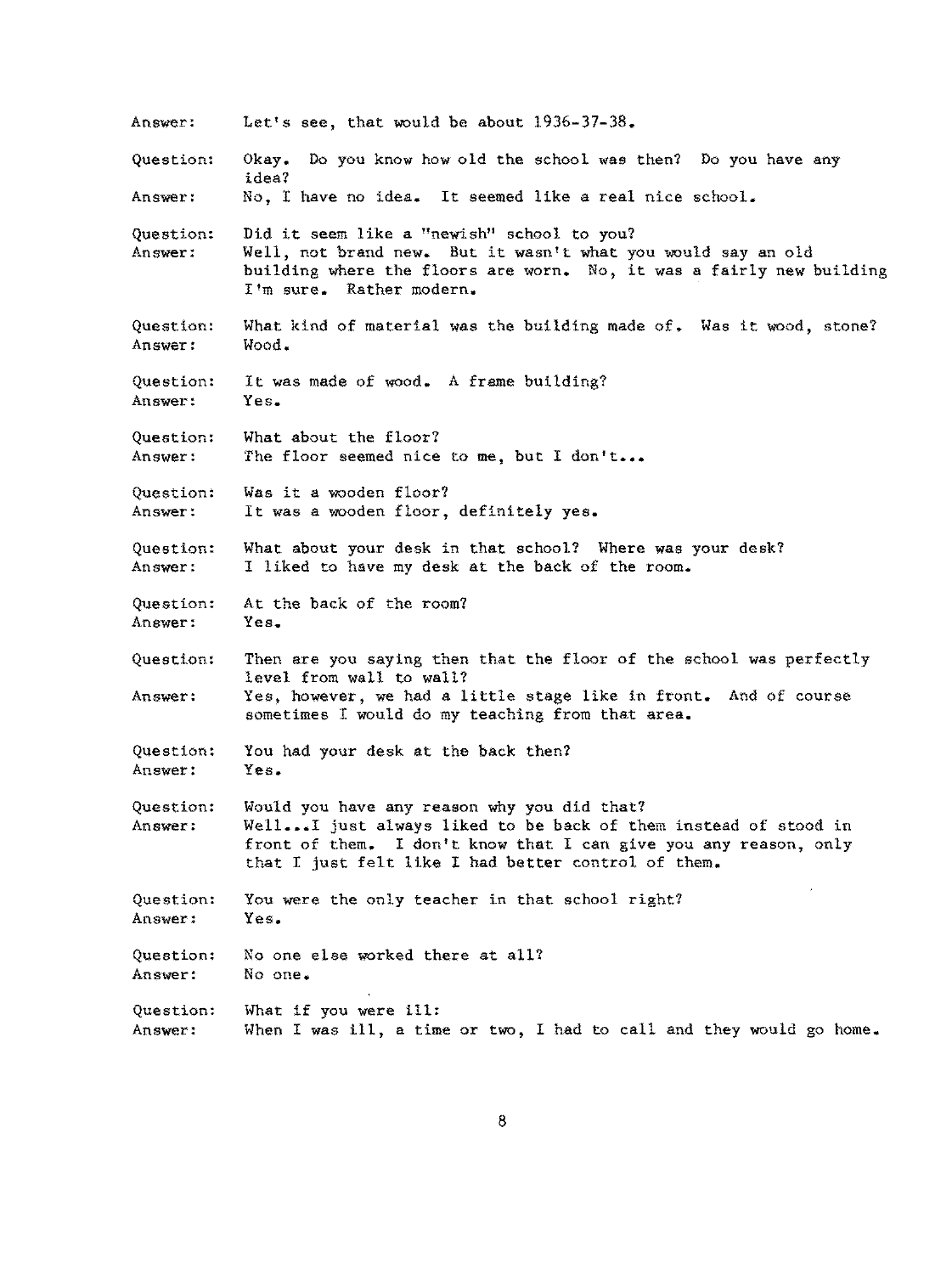| Question:<br>Answer: | They would get a substitute teacher?<br>No. And I don't think I had to make up those days I'm not sure.                                                                                                                                                                                                     |
|----------------------|-------------------------------------------------------------------------------------------------------------------------------------------------------------------------------------------------------------------------------------------------------------------------------------------------------------|
| Question:<br>Answer: | They wouldn't just hold school?<br>'Course I didn't miss very many.                                                                                                                                                                                                                                         |
| Question:<br>Answer: | Yes. Yes?<br>But, I remember one morning I was quite ill and called them early in<br>the morning, and they just called, or else my husband called the<br>others and told them I wouldn't be there.                                                                                                          |
| Question:<br>Answer: | Yes, Okay?<br>But. I think I was there most of the time.                                                                                                                                                                                                                                                    |
| Question:<br>Answer: | Did you have anyone that we would call a principal?<br>No.                                                                                                                                                                                                                                                  |
| Question:<br>Answer: | No principal at all?<br>No principal. The nearest would be the school board.                                                                                                                                                                                                                                |
| Question:<br>Answer: | So the school board then employed you, and was essentially your<br>superiorkind of thing?<br>Well now then the county superintendant visited us once or twice a<br>year.                                                                                                                                    |
| Question:<br>Answer: | Okay. When he came visiting what did he usually do?<br>Of, he just listened to some of our class recitations. One day he<br>came, and it had been real hot, and I was reading to the children.<br>We all had our shoes off. We did some scrambling, and he just<br>laughed about it.                        |
| Question:<br>Answer: | Was the schoolhouse used only for teaching?<br>Except for these community affairs.                                                                                                                                                                                                                          |
| Question:<br>Answer: | Community affairs?<br>Now they might have had some elections there. I'm not sure about<br>that. You know quite often schools were used when it was voting<br>time, and I'm not sure if this was used for that or not.                                                                                       |
| Question:            | Let's see if we can go back and think about the teaching methods<br>used. Let's kind of look at each subject and see how you taught.<br>Let's talk about mathematics. How did you teach mathematics to<br>the kids?                                                                                         |
| Answer:              | Well now, you know you're taking me away back. I know we used<br>the blackboard an awful lot.                                                                                                                                                                                                               |
| Question:<br>Answer: | Did you show them examples first?<br>We would go to the blackboard, and I would show them how. They<br>were required to learn their multiplication tables. We did some<br>ciphering on Fridays. It was kind of free after the last period,<br>and we'd do some ciphering. Yes we used the blackboard a lot. |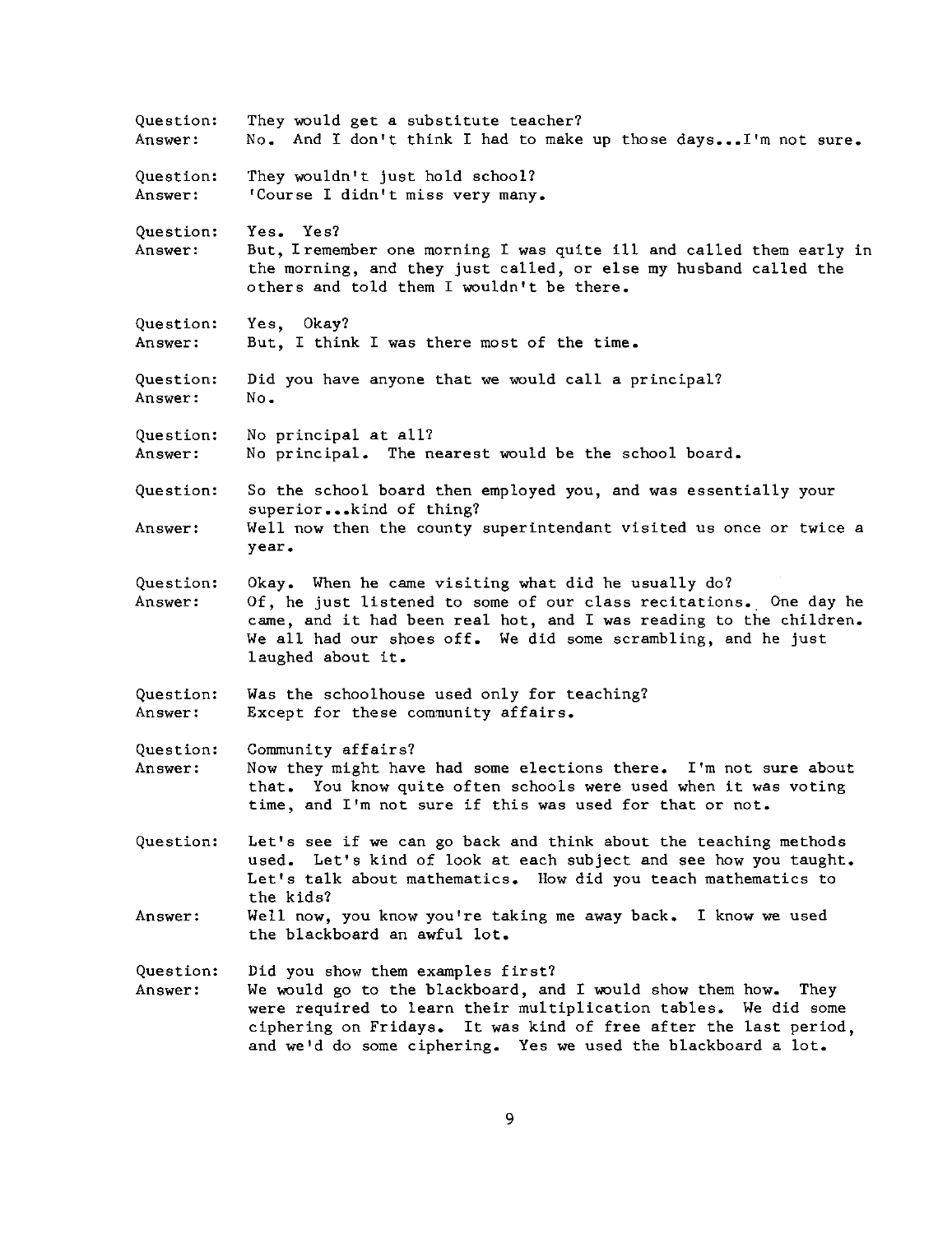Question: Answer: Question: Answer: Question: Answer: Question: Answer: Question: **Answer:**  Question: Answer: Question: Answer: Question: Answer: Question: Answer: Question: Answer: Question: Answer: Question: Answer: Did the kids use the blackboard? The children used the blackboard a lot. Okay? They were certainly...I guess you could do that with a smaller number, more than you could do with a large number couldn't you? Yes. Yes. And I had a pretty nice blackboard area. Did you ever have mathematics games that the kids played? Not as much there as I did later. Not as much then. However, I did have it with the little first, second, and third graders. We had different little games. And if it was stormy we would have some sort of games instead of being on the playground, involving the whole group. What about Reading? Did the children read a story and then you ask questions? No. I think every child, almost everyday, was required to read aloud. Did you ever read silently then? Oh yes! Oh yes! But I think I listened to their reading a lot **more than**  I did later. Especially in a city school where you have **so many.**  Right. Since you only had about twelve kids, you could handle it a lot better? Yes. I tried to teach expression in their reading, as well as... The oral expression? Yes. Yes. When they did language, what kind of activities did they do? Did they write poems? I don't know as we did so much writing poems in either reading or language. I required a bit of writing for language. More than er... The older the student the more writing... the more writing they had to do probably? **Yes.**  Okay. What...Did they have to do a lot of creative...what we'd call **now, creative writing?**  I don't remember that I did a lot of that. Which was not the best thing was it? **1-hn ••• t1In ....**  But ••• Mm ••• we did act out of some little plays, or anything like

10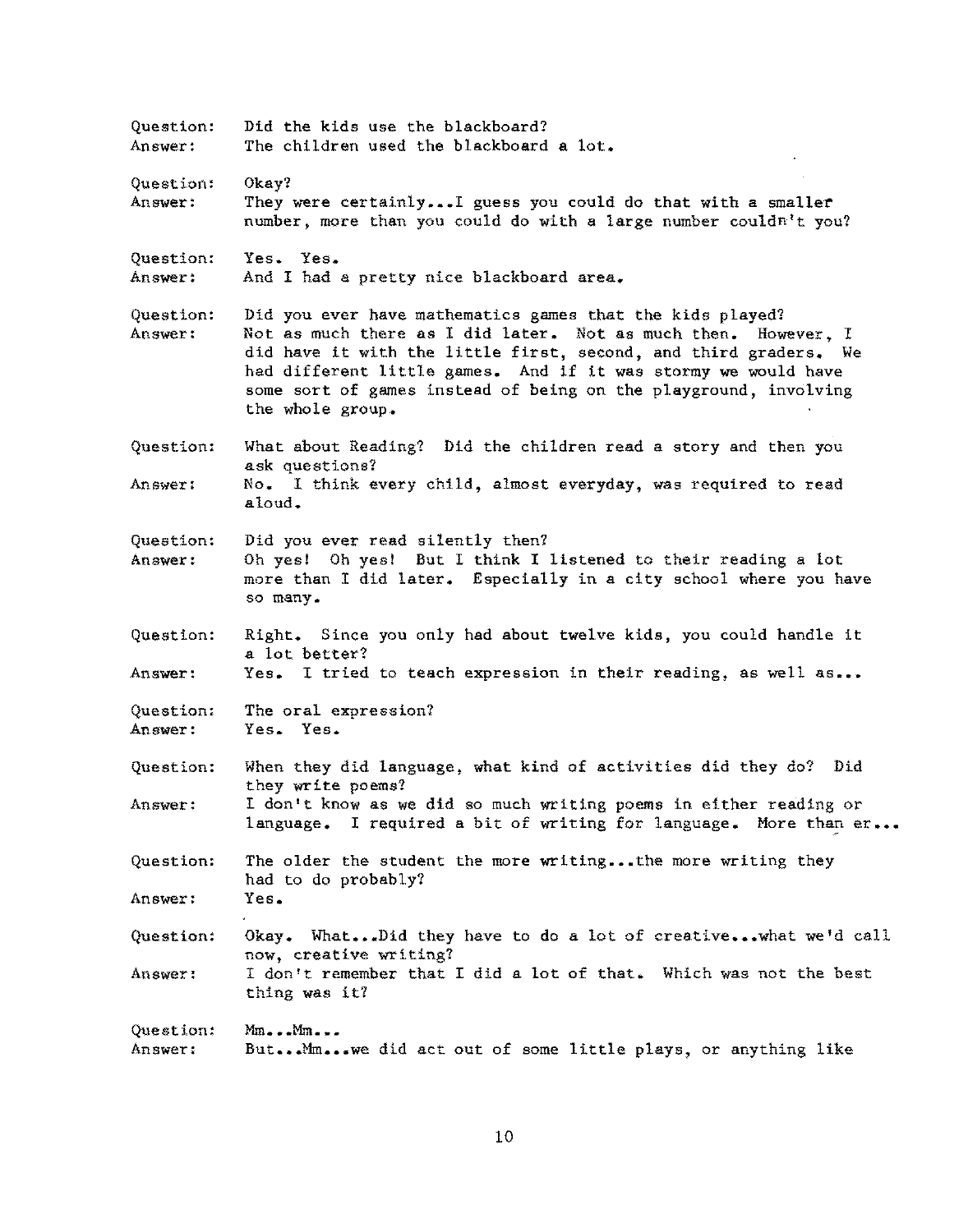Question: **Answer: Question: Answer:**  Question: **Answer:**  Question: **Answer:**  Question: **Answer:**  Question: **Answer: Question: Answer:**  Question: **Answer:**  Question: Answer: Question: **Answer:**  Question: **Answer:**  Question: Answer: that, in our book. We acted those out. You're taking me back to remember some things a long time age. Do you remember your Reading? Who published the book? Can you **remember?**  Bob Merrill...but I don't know...I think it was by the Kansas Publishing Company wasn't it? I think so. Mm...Mm...You said the ages of the children at the school were from six to what? Well...it would be thirteen, fourteen wouldn't it? Fifteen maybe. The distance that the kids had to come to the school er...you said was about a mile? Yes. I think the one little first grader had a mile. And I can't remember his folks ever bringing him. Did folks usually bring first graders? No, but he lived farther than most of them. It seemed to me that most of them were within a mile. Not quite a mile. And he had to walk that distance? Oh yes! One morning it was icy and he came in and said, "I tripped and fighted all the way to school". He did. Did you ever bring people in from the outside to help you in your teaching? You know, people who **were** in business or farming or ••• No, not then, no not then. What about the evaluation? How did you grade the children's work? A's, **B•s, C <sup>1</sup> s?**  I'm sure ••• I'm sure it was by the number. By the number? Yes. Are we talking about one, two, three...? One from one hundred to ninety six, ninety four, eight five... Okay. I'm quite sure at that time that's what I graded by. For a child to go from one grade to another,  $er$ ...did they automatically go, or did they have to pass a test? I think that was up to the teacher individually whether that child... But I always liked to consult with the parents. However, in this district I did not have anyone that I needed... You did not have anyone who was really failing? No, but I have in later life where I taught somewhere else.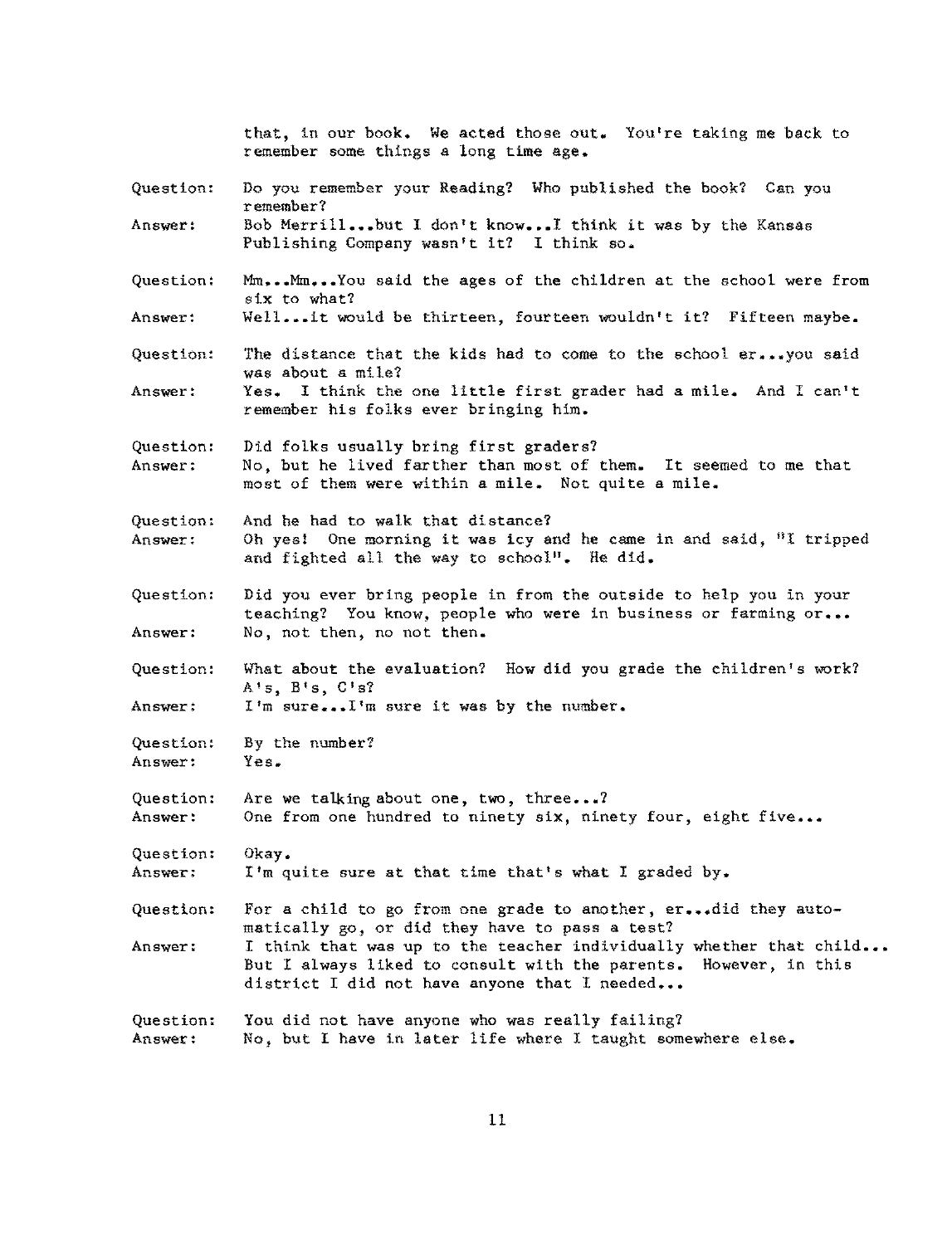| Question:            | Can we say then thatwhen you taught a subject all the children<br>were learning that subject, or were different grades doing different<br>things at the same time?                                                         |
|----------------------|----------------------------------------------------------------------------------------------------------------------------------------------------------------------------------------------------------------------------|
| Answer:              | I think as a rule I would try to have math the first thing of morning,<br>and that wouldthe whole school would be having it.                                                                                               |
| Question:<br>Answer: | The whole school would be doing it?<br>And then when we had Reading they would all be doing it. Of course<br>we didn't have many workbooks. That wasThat was before workbook<br>time.                                      |
| Question:<br>Answer: | What about the environment in the school? What about lighting?<br>Did you have electric lighting? Gas lighting? or what?<br>I think when we had ourNo, nothing for the daytime.                                            |
| Question:<br>Answer: | Nothing at all?<br>When we had our programs at night I think there were lightsyou<br>know, gas lights and things like that that they brought in. No<br>electricity.                                                        |
| Question:<br>Answer: | What about the heating? How was the room?<br>Furnace.                                                                                                                                                                      |
| Question:<br>Answer: | A big furnace then?<br>And it wasit burned coalwood and erI think they always had<br>coal in this school.                                                                                                                  |
| Question:<br>Answer: | What about toilets?<br>Out front toilets.                                                                                                                                                                                  |
| Question:<br>Answer: | Outside toilets?<br>And they'd put them just as far from the school as they could get<br>them.                                                                                                                             |
| Question:<br>Answer: | What happened if a child wanted to use the bathroomtoilet?<br>I think they would just ask permission to go.                                                                                                                |
| Question:<br>Answer: | They'd just ask permission to go?<br>Yes.                                                                                                                                                                                  |
| Question:            | Okay. What kind of equipment did you have in the room? You've<br>spoken about a chalkboard being there, a teachers desk, the childrens                                                                                     |
| Answer:              | desksAny other equipment in there?<br>There was a little room off from the stage area, and there were just<br>a few books in there. And I can't remember whether there was any<br>other equipment or not, but I think not. |
| Question:<br>Answer: | No projectors or?<br>Oh! We didn't even know that word. And of course with no electricity<br>it would have been of no use.                                                                                                 |

12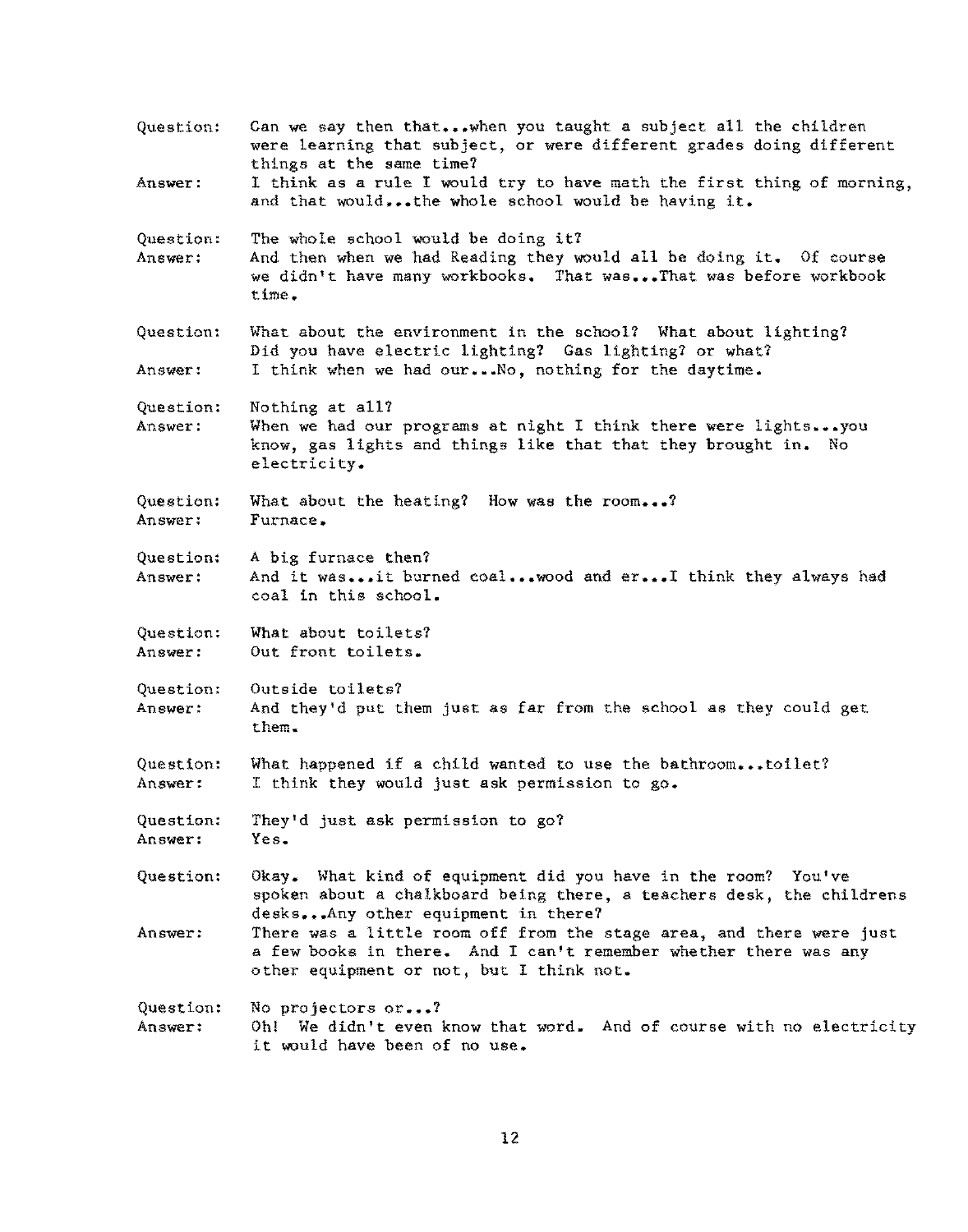- Question: Quite. So...the only equipment you really had then was the chalkboard and yourself?
- **Answer:**  Just about all. Of course I had music. I furnished... We learned to play guitar a little bit, harmonica.
- Question: You said you had a few books. How many books would you have in that little library?
- Answer: They were very simple little books too. What I mean...You know. It doesn't seem to me there were very many. Most of them I think were discarded classroom books. Not many ••• because I got the books from the county superintendent you know.
- Question: Did you have any dictionaries and that?
- **Answer:**  I'm sure we had a few, but not... not every child by any means.
- Question: Did ••• Since you drew on kids within about a mile, I assume there were schools within two...three miles of you right? Two to three miles from you?
- **Answer:**  It must have been north of me. How far was that school? I think it must have been not in of me. How far was<br>it would be safe in saying that was right.
- Question: **Did you ever associate**  with those schools? Did you ever take the kids to these schools? Compete or anything?
- Answer: Not as schoolchildren. Now, when we put on these three-act plays we **went to •••**
- Question: **Answer:**  To other schools? To other schools and did that.

Yes?

- Question: Answer: Did other schools come to you then? **I can't remember if anyone ever came to us. I guess we were unique.**
- Question: Answer: You were unique in taking those plays out to other schools? Different ones in the community would take part. It wouldn't be children. A sort of community affair.
- Question: Answer: This then...Would you say then that those plays were a kind of tradition. You did them every year? Well...just about every year while I was there. I don't know whether the other teachers did or not.
- Question: Answer: Did you bring up the...Did you formulate the idea of putting these plays together. Usually one of the ladies in the community would sort of take over
- **and ••• You mean to conduct a play?**
- Question: Answer: Yes. I didn't take the responsibility for that. However, my husband was always the victim.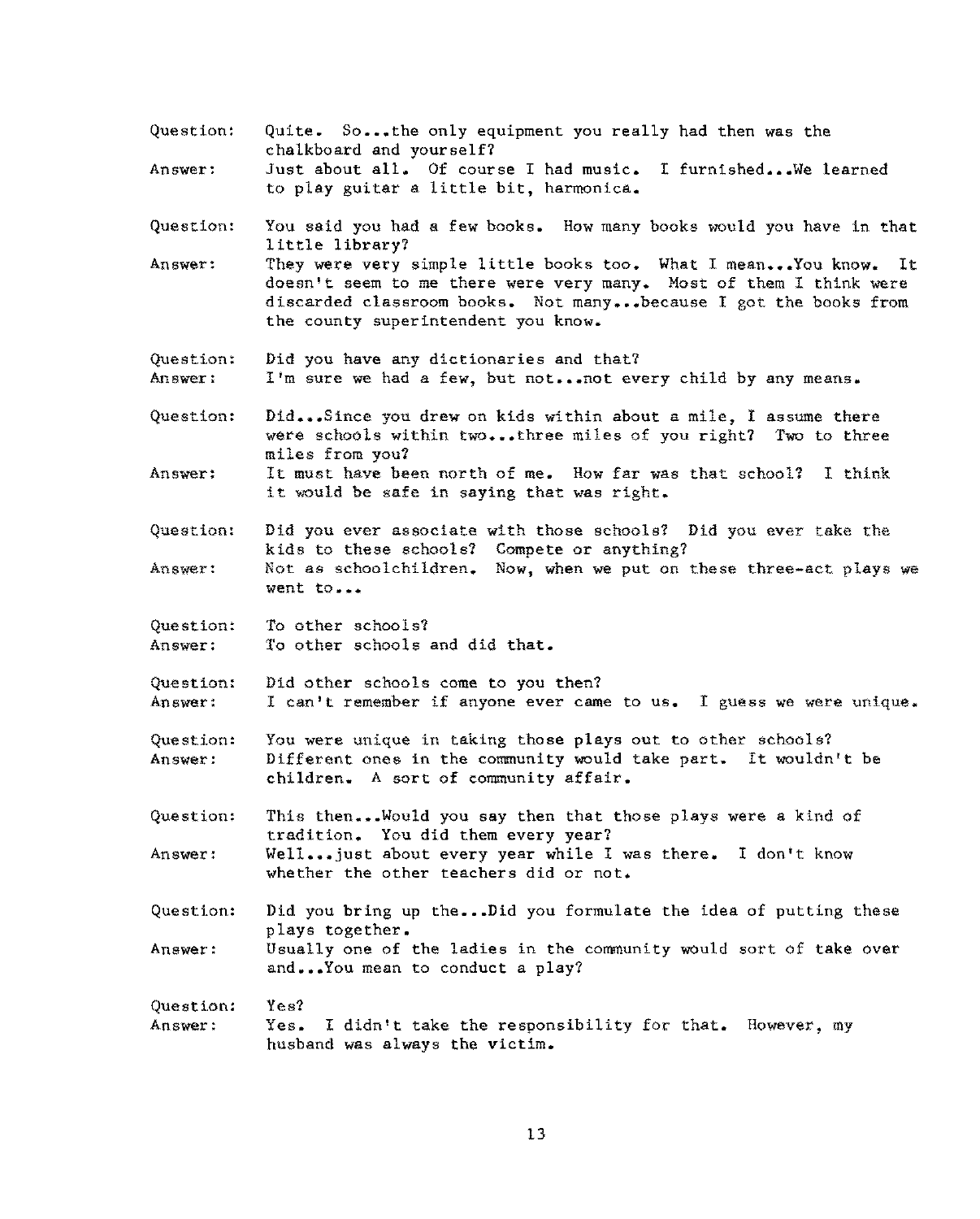Question: **Answer:**  Question: **Answer:**  Question: Answer: Question: **Answer:**  Question: **Answer:**  Question: Answer: Question: Answer: Question: **Answer:**  Question: **Answer: Question: Answer:**  Question: **Answer:**  Question: Answer: What about these plays? What about the costumes that the kids wore? Did parents produce those or... Now these plays were put on by parents, not children. By the parents themselves? **Yes.**  Okay. What kid of plays were they? Well one was "A Little Clodhopper" now I don't know...Another one was " A Lady in Red" so you know they were comics. Yes? I don't remember the third one. Oh yes I do too, "Aaran Slick". No, **these were community •••**  Okay. Did your school differ in any way from other schools around you? Were they all... I don't believe all schools had such a connnunity gathering like we did. Now I'm not saying that was my making altogether, but it was just the people of the community were eager to get together. Would you say that that was an outstanding feature of your school then? I think it was. Can you go a little bit further and say what benefit that was to the kids in the school? Well it was a time to just meet everybody, and get together and have a good social time. Did your school have a name? Yes. It was Union 3 or Union 4, and I think this one was Union 3. Do you have any idea why it was called that name? No I don't. The one east was Union 4. I know it wasn't because they were united with any ••• because they didn't do that then. What about drinking water? There was a well across the creek. Quite a distance from there that ••• Part of the time I was able to get it there, and part of the time I carried it from home. There was no well at the school. How much did you have to carry then? I had a regular water jug with a little faucet thing for them. And I could carry that in my car quite easily. Were they allowed to drink that water whenever they needed it, or did they have a specific time when... I think probably at...when they came in from playing. I can't remember that class was interupted by them wanting to get a drink. I'm sure I wouldn't have refused them though.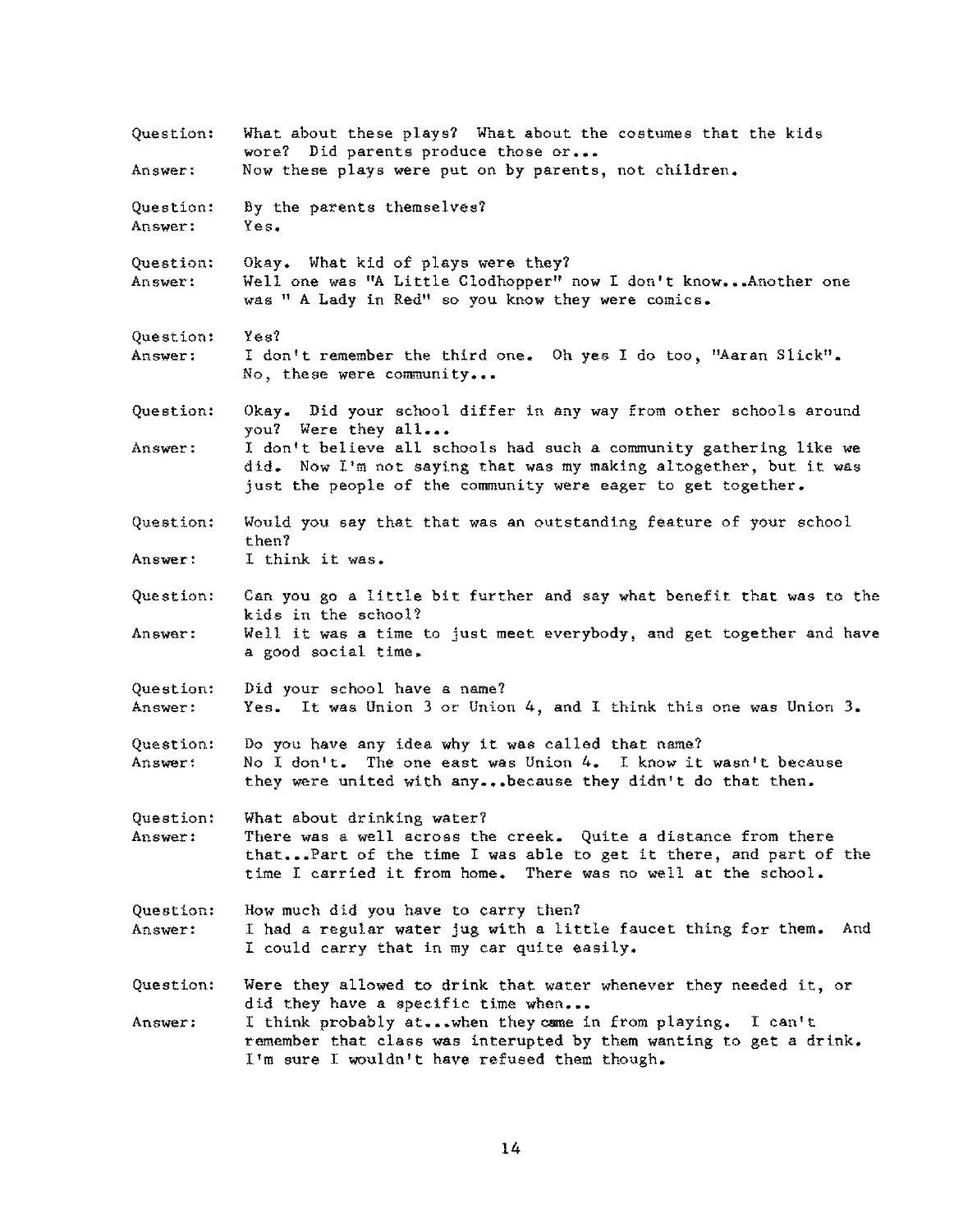| Question:            | What about lunch period? Did they bring sack lunches then to<br>school?                                                                                                            |
|----------------------|------------------------------------------------------------------------------------------------------------------------------------------------------------------------------------|
| Answer:              | They brought their lunches in a little Most of them little metal                                                                                                                   |
| Question:<br>Answer: | Little metal boxes?<br>Yes. I don't believe at that time that any of them had these<br>thermos bottles, or anything like that.                                                     |
| Question:<br>Answer: | Did any of them drink milk at that time?<br>They didn't bring it to school.                                                                                                        |
| Question:            | So, if they needed a drink they'd just be drinking the water that<br>you?                                                                                                          |
| Answer:              | I don't think I'd put a restriction on them getting a drink.<br>Oh,<br>unless they abused the privilege.                                                                           |
| Question:            | Yes. Okay. Why was the school there? What was the reason do<br>you think?                                                                                                          |
| Answer:              | Well I imagine it's the same reason of all, they wanted their<br>children to get an education. And with transportation like it was,<br>they'd have to be fairly close.             |
| Question:<br>Answer: | Close to the people's homes?<br>And I think most districts had enough children to                                                                                                  |
| Question:<br>Answer: | Do you know who owned the land on which the school was situated?<br>I'm not sure about that. I know Mr. Bodge was right close. Whether<br>it was his property to begin with or not |
| Question:<br>Answer: | When the kids had gone through your school, and they'd gone through<br>to eighth grade, where did they go from there?<br>Most of them go into Portis to High School.               |
| Question:<br>Answer: | To High School?<br>Yes. It was only about four miles you know.                                                                                                                     |
| Question:            | What eventually would those kidsWhat occupations would they go<br>into?                                                                                                            |
| Answer:              | Well I know of some of them. One girl especially is a farmer's wife,<br>and one boy is a farmer. I think probably I expect the biggest<br>majority went into farming.              |
| Question:<br>Answer: | Went into farming?<br>Yes.                                                                                                                                                         |
| Question:            | Did you talk about occupations in the classes that you had with<br>those kids?                                                                                                     |
| Answer:              | I can't remember that I did.                                                                                                                                                       |
| Question:<br>Answer: | Now you said the name of your school was?<br>Union 3.                                                                                                                              |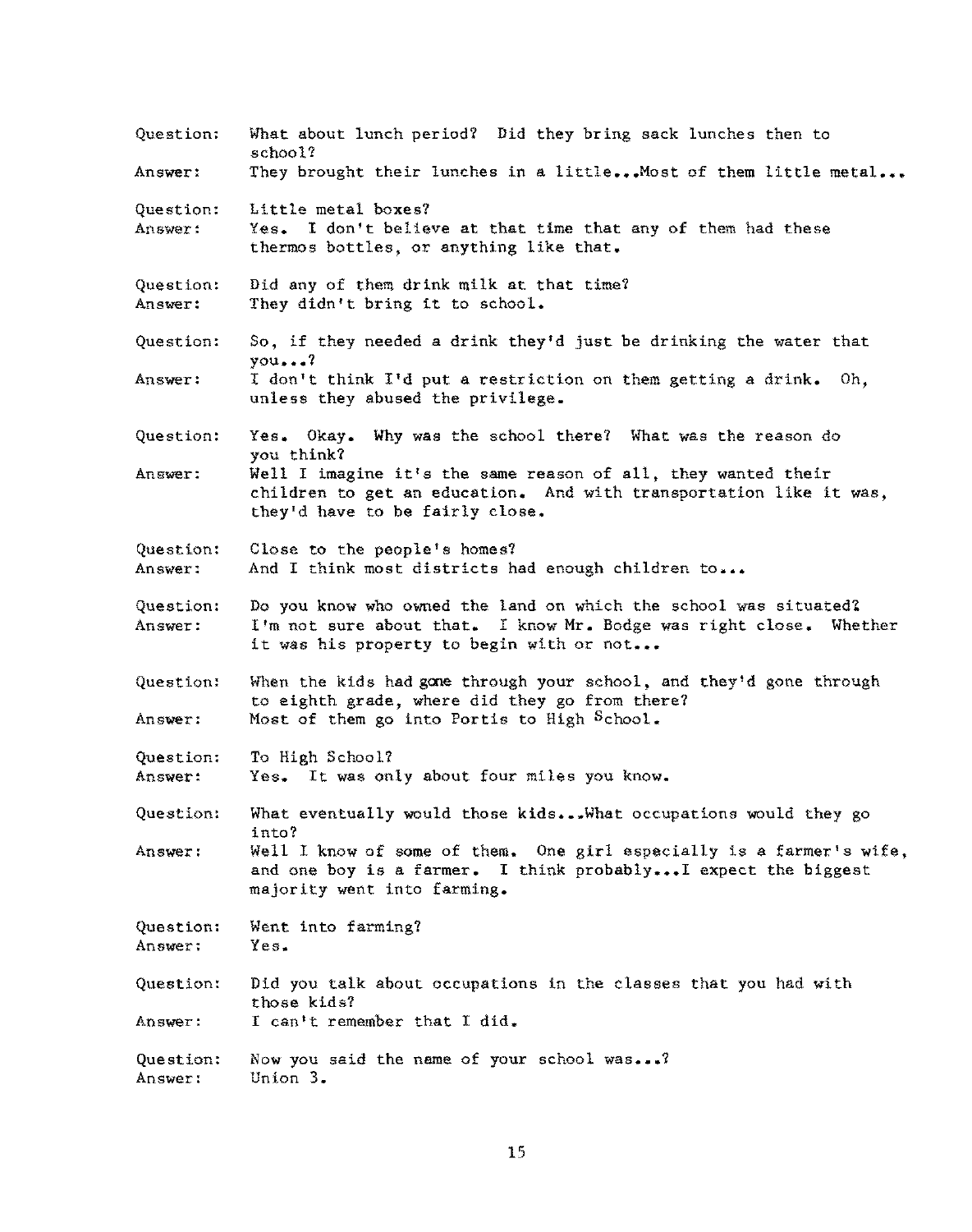Question: **Answer:**  Question: Answer: Question: **Answer:**  Question: **Answer:**  Question: **Answer:**  Question: Answer: Question: **Answer:**  Question: Answer: Question: **Answer:**  Question: **Answer:**  Question: Answer: Question: Answer: Question: Answer: Question: What district was it in? Do you know the name of the district? I think it just went by that name. Now that was in Smith County. In Smith County? **Yes.**  That was north of Portis right? Portis right. Portis is right on the Osborne-Smith County line. What about the religion of the students. Where they protestants, catholics, do you know? I do not think there were any catholics. I think if they were anything, they were protestants. I know two of the families especially. There was one family I don't know...well two families... I 1m **not sure about.**  What about nationality? Were they all Americans? Were some of them immigrants? No, I think they were all Americans. All Americans? Okay. Knowing their ••• somewhat of their background, I'm sure they were. At the end of the school year did you hold any graduation exercises, or anything of that kind? No. Only the eighth grade were required to write on a county exam. **Okay •••** *'l*  Usually we had a community dinner. Just a community dinner and...did they... Played games, ball, baseball and things like that. What if you had a student who was really slow, really having some real problems? How was that handled? Did you have any input from special services of any kind? None whatever! None whatever? None whatever! Did you have to handle it all on your own? Absolutely! Could you probably describe an instance where a child was having a problem? What did you do? Well, I guess one that I'm thinking of, I think came from  $a_{***}$ kinda mixed up home was part of it. But I don't think in watching him as he went along through life that he ever was very successful. Did you...did you tend to work with that child more than the others?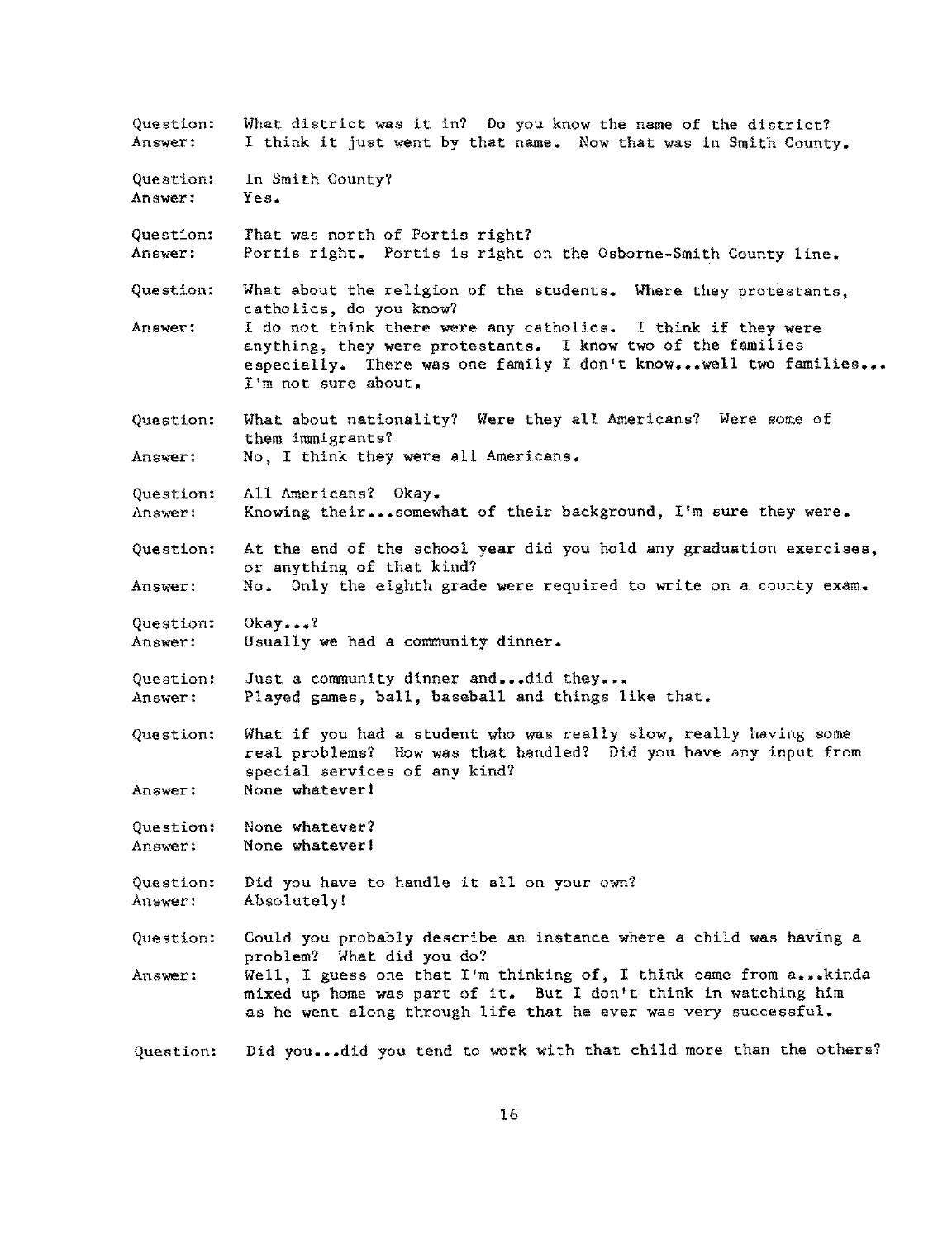- **Answer:**  I had to. I had to. And there were times when I could get an eighth grade girl or somebody help him along too.
- Question: Okay, so really you were providing special services all on your own then?
- **Answer:**  Yes, right in the building.

Question: Answer: Right. Is this school still working now? Oh no. It has been...

Question: **Answer:**  When did it close dawn? Do you know? Oh, I really don't know.

Question: **Answer:**  Would it be before the war, or after the war? I would say after the war. I was trying to think how many teachers taught there after I did, and there weren't too many. It seems that they were so close to Portis you know, that I think probably it was part of the reason.

**Question:**  Answer: So... is this schoolhouse still there? The last time I was by there it was still standing. And I asked someone not very long ago, and they said yes it's still there. I even stopped one time, and it made me feel kinda sad. It was run down pretty bad.

- Question: **Answer:**  Would you have any reason why it would have closed down? One reason I think...being close to Portis, and running out of students. One family...well, two families moved away. And the one family graduated their students. And I think there were just such few students left that I imagine it was closed down much sooner than some of the others.
- Question: Answer: You spoke about the three members of the school board right. Are any of those people alive now? Yes, Mr. Bodge is still alive.
- Question: What about the students? Can you think of any student or students that just went on and really made it well in life?
- Answer: Yes, this one little boy that his folks sent him when he was five, he went on to be a teacher for several years. The he went into some other kind of work that was quite outstanding. But I can't tell you for sure. Then another child has been teaching in California, and I'm real happy to say she's teaching Art. She sort of gives me some of the credit because I got her interested in it. She's quite a successful art teacher I think.

Question: What about the rules of your school? Did you formulate those rules, if so, what were they?

Answer: Oh, I can't remember that I made rules. Not unless they were something that...some cause or some difficulty arose that I felt...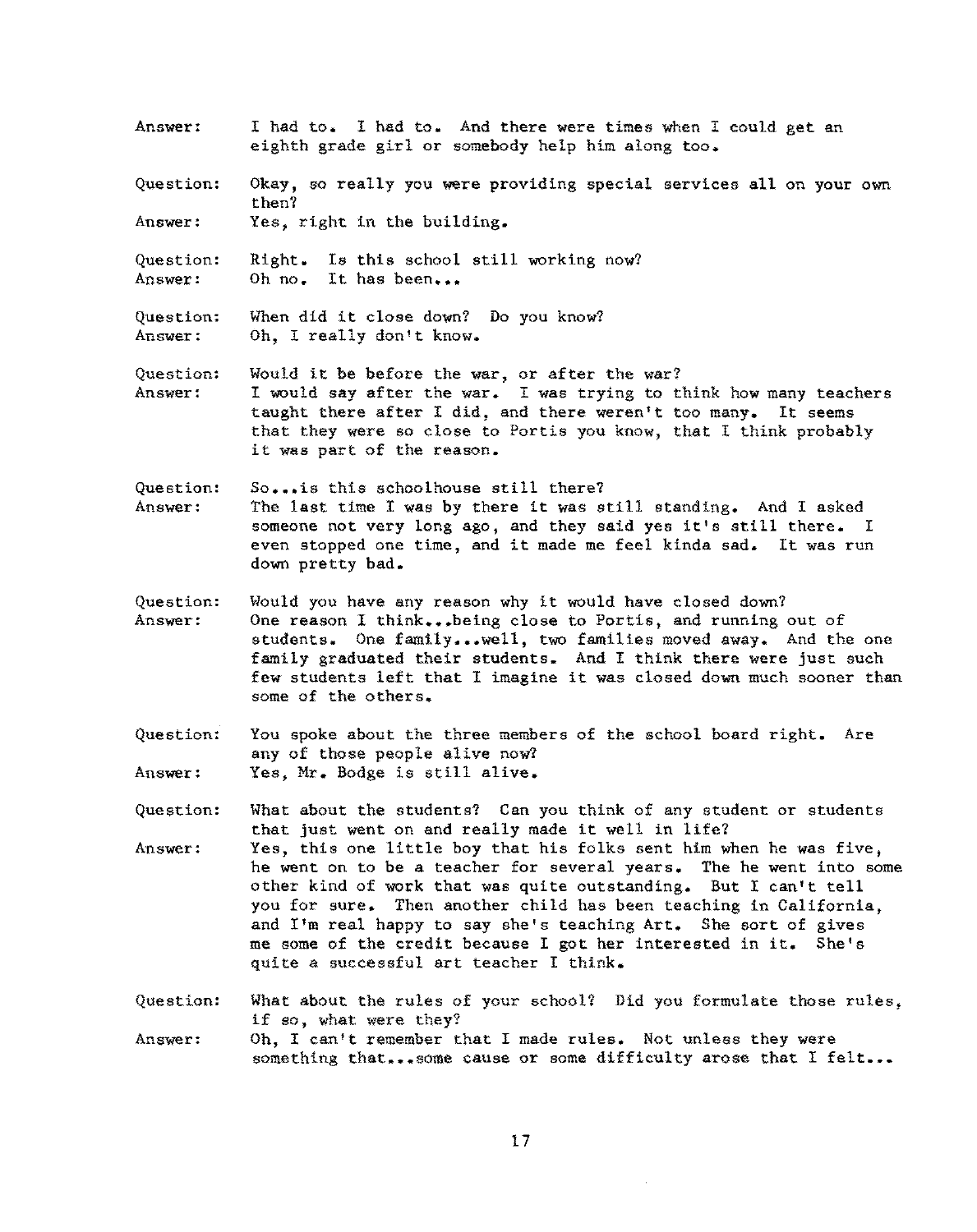| Question:<br>Answer: | Did you have them listed on a wall somewhere?<br>Oh no!                                                                                                                                                                                                          |
|----------------------|------------------------------------------------------------------------------------------------------------------------------------------------------------------------------------------------------------------------------------------------------------------|
| Question:            | Did the student have to pay anything for anything to come to the<br>school?                                                                                                                                                                                      |
| Answer:              | No. The only thingI think they bought their own books. I<br>believe I'm right about that. I think each parent had to buy their<br>books for the children.                                                                                                        |
| Question:            | What kind of an involvement did you have with the parents of the<br>students you had?                                                                                                                                                                            |
| Answer:              | Well, by having this community dealthat I felt very close to them.                                                                                                                                                                                               |
| Question:            | What kind of an input then would you say the parents put into the<br>school?                                                                                                                                                                                     |
| Answer:              | I neverhad any of them ever object to anything I wanted to do.<br>They were very cooperative. In fact                                                                                                                                                            |
| Question:            | Did you have to ask the parents, or did you have a good idea what<br>they might expect?                                                                                                                                                                          |
| Answer:              | I think if I were going to do something a little unusual-like I<br>might want to take them on a trip or something-then I would ask<br>permission to do that.                                                                                                     |
| Question:<br>Answer: | Did you have to send a letter home and have them sign it?<br>I think maybe just talk to them on the telephone. I don't remember<br>for sure. I never liked to send notes. I liked to talk directly<br>to the parents. Notes have a way of getting lost you know. |
| Question:            | Am I hearing it right then, that you sometimes went out on field<br>trips with the kids?                                                                                                                                                                         |
| Answer:              | WellI have many a time. I even took some children-not this group,<br>but some children-on a train ride. In fact, I took several of them<br>when I was teaching in Osborne. You would have thought the circus<br>came to town the first time we went.             |
| Question:            | What about the dress the kids wore? I'm pretty sure were not talking<br>about blue jeans here, or that kind of apparel?                                                                                                                                          |
| Answer:              | No, not for the teacher or the children. It was dresses, definately.                                                                                                                                                                                             |
| Question:<br>Answer: | Dresses for the girls?<br>I think boys little overalls. I don't think they even knew what<br>jeans were.                                                                                                                                                         |
| Question:<br>Answer: | Did you have a rule where you checked the cleanliness of them when<br>they arrived at the school?<br>No. No. That would have been embarrassing to one family.                                                                                                    |
| Question:<br>Answer: | When you first started teaching what was your salary?<br>Well it must have been less than \$50.00. I think it was \$40.00 the<br>first year.                                                                                                                     |

 $\sim 10^6$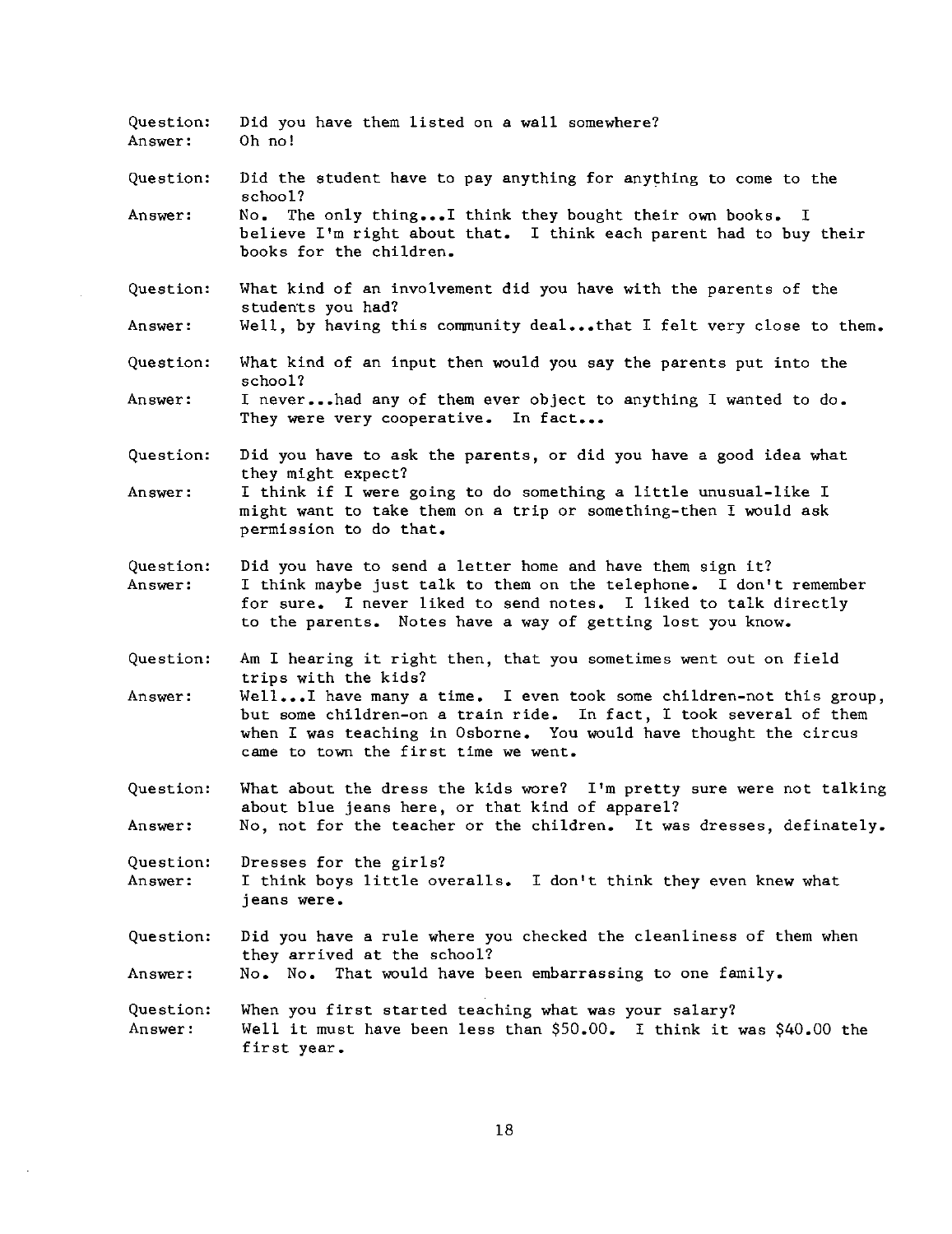| Question:<br>Answer: | Did it increase?<br>Well yes. The one year I got \$50.00, and there was one teacher<br>teaching for \$25.00 north of me. She was staying at home, and had<br>no board to pay.                                       |
|----------------------|---------------------------------------------------------------------------------------------------------------------------------------------------------------------------------------------------------------------|
| Question:            | What was your salary based upon? Was it based upon the years of<br>experience you had?                                                                                                                              |
| Answer:              | Not at that time, no. It was sort of a bargaining deal.                                                                                                                                                             |
| Question:<br>Answer: | It was how you arranged it with the board, and discussed with them?<br>Yes. I don't think I every met salary schedules until I taught in<br>$0$ sborne.                                                             |
| Question:<br>Answer: | Okay. Did your salary increase then every year?<br>Yes.                                                                                                                                                             |
| Question:            | How did you baseDid you discuss it with the board, and come to<br>an agreement?                                                                                                                                     |
| Answer:              | No. I think when they would meet with me in the Spring, they had<br>their school board meeting, and I would tell them what I would like<br>to have.                                                                 |
| Question:            | Ultimately whose decision was it about how much you would receive<br>as a salary?                                                                                                                                   |
| Answer:              | I think it was the school board. They would always ask me what I<br>would teach for.                                                                                                                                |
| Question:<br>Answer: | You've taught in schools later on, did you like that arrangement?<br>I think when I first came to Osborne it was more or less that way,<br>where we bargained with the school board. Which is not so now, is<br>it? |
| Question:<br>Answer: | No. There is a group that bargains for the teachers per se.<br>However, I think the first year I taught in Osborne it was with the<br>High School Superintendent, and the school board. Kind of individually.       |
| Question:            | Yes. Would you say that your salary was er how can I say was it<br>a good salary? Were you satisfied with it?                                                                                                       |
| Answer:              | Yes, definately, because there were so many others who were not<br>getting what Ithat I felt fortunate to be getting that much.                                                                                     |
| Question:<br>Answer: | Were any of the patrons, or the parentsdid they ever ask questions<br>as to why you were receiving that high of a salary?<br>I can't remember that they did.                                                        |
| Question:<br>Answer: | They didn't grumble about it or anything?                                                                                                                                                                           |
| Question:<br>Answer: | Well I sure wouldI think I would have remembered if they had.<br>You said that you spent quite a lot of your salary<br>Not a lot!                                                                                   |
| Question:            | Well, some of your salary for the things in the school that you                                                                                                                                                     |

 $\sim$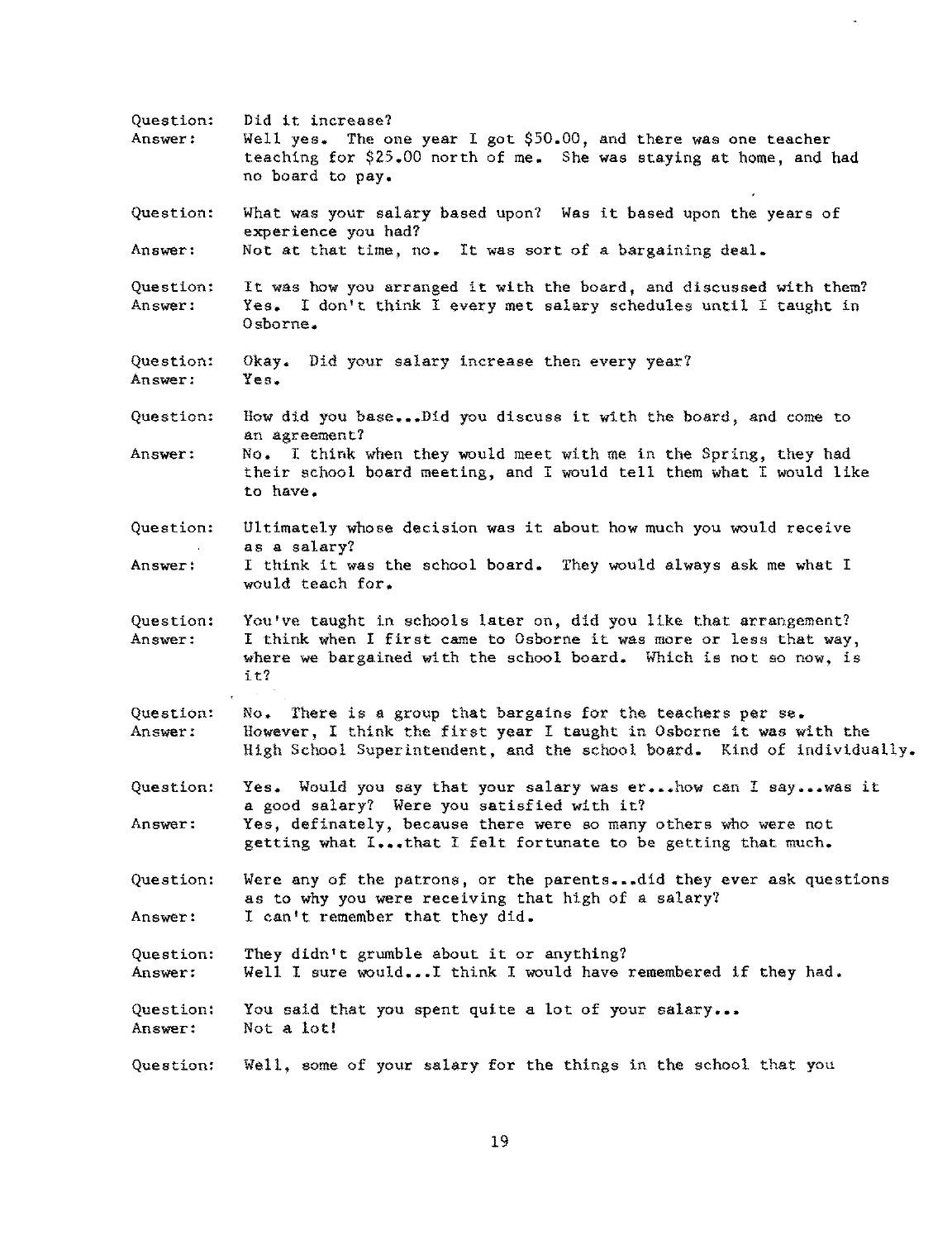needed to work with. Did you feel obliged to do that, or was it just what you wanted to do?

- Answer: Well, I guess that I wanted to do it. One thing I did. I had... I can't think of the word I want to use...something like ceramics. I had casts the children made. Simple little things you know. Well, that I bought on my own. My sister had these molds that she loaned me. They made plaques.
- Question: What about if you had a child in your class who was from a real poor family, did you feel obliged to buy them pencils or books, or anything like that?
- **Answer:**  Well, I'm sure I had extra pencils if one family might have needed pencils at times. But I always tried to keep extra so that...in fact I tried to keep them on my desk.
- Question: Answer: Was the average child in your classroom...Would you say that they came from a relatively poor family, a farming family, or what? Well, there were two families that were definately very poor. Then another...the other two I thought were...especially one wasn't. And then the other was...well the other two they were farmers. and I thought they were...Well the other three or four. But this one family especially was...Their lunch pails would indicate it.
- Question: Answer: Yes. Yes. Did you perhaps bring food into the school? No! No!
- Question: What about birthdays? Did you have parties for the kids at that time?

Answer: I'm sure we must have observed it a little bit, yes.

- Question: **Answer: Yes.**  And I think I took treats for them at different times...Valentines, simple little things you know.
- Question: Answer: What about at Christmas time? Did you have a vacation at that time? Yes, I think about a week. But we didn't have many vacations. However, we did go to a state teachers meeting, and I think that was usually maybe two or three days.

Question: Answer: The school closed down? Yes.

Question: Answer: Were you encouraged to go to these meetings? Well, if I needed encouragement I'm sure I would have gone there, but I don't think I... maybe because both of us were teaching. think that might have made some difference. I think a lot more restrictions were put on him in a town school than was...than on me in the country school.

Question: What kind of satisfaction did you get out of being the sole teacher in that building?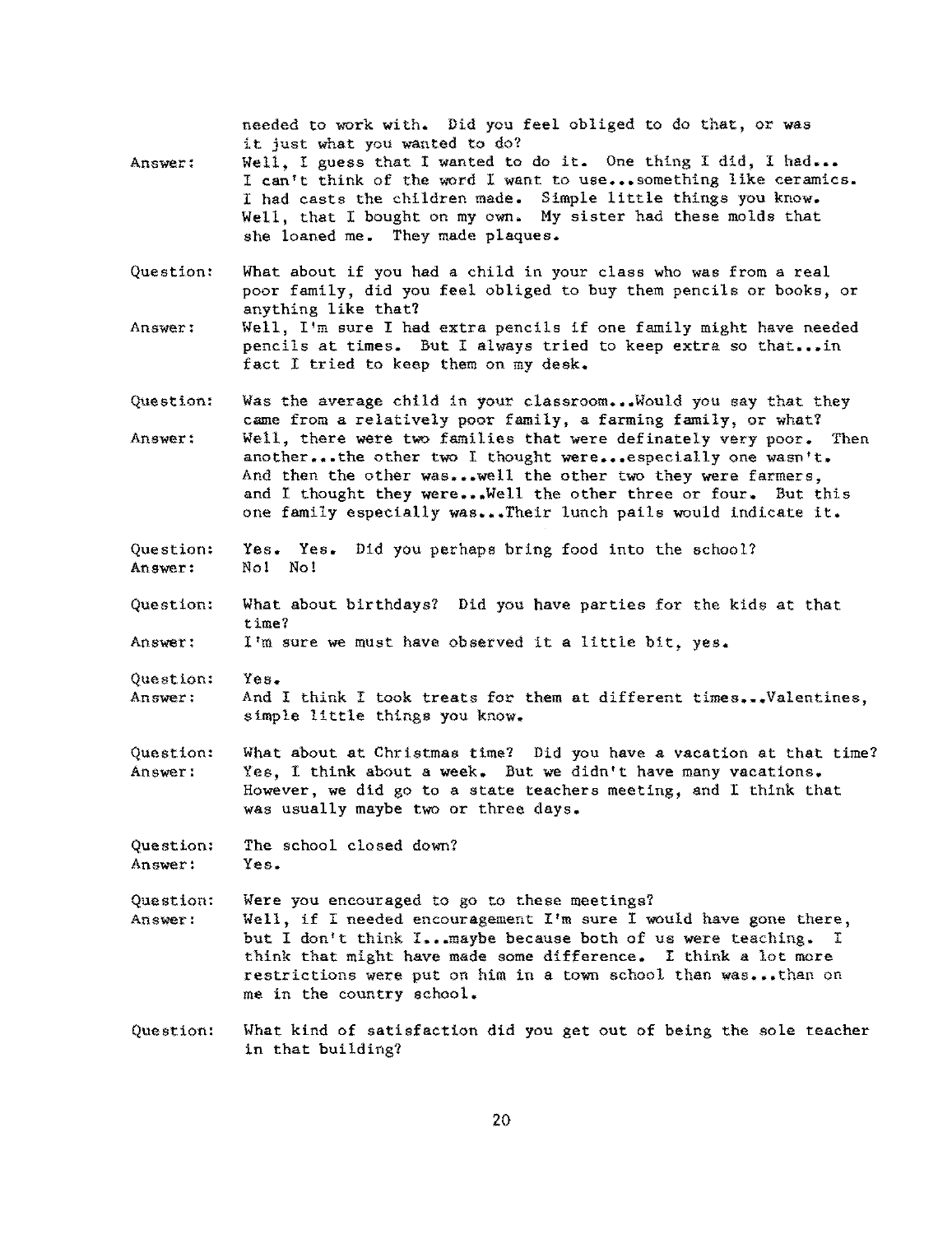Answer: Well, I guess I must have gotten quite a bit to keep it up for thirty-five years. But, one thing I enjoyed was being on the playground with the children. I played ball, I rode down the hill on the sled, played hide-and-seek. I laid down the creek one time, got poison ivy. And I enjoyed that part.

Question: Answer: Would I be right in saying then that the kids had a very positive relationship with you because you did such things? Well...if I were to relate some of the stories I still get from some of them you would feel that I did.

Question: Answer:  $Well$ ...? I'm not going to tell them, but...it would sound like I was boasting.

Question: Answer: Couldn't you bring up one story? Well...just about a week ago...the one for all...it was a seventh and eighth grader while I was there said er... I was the best teacher she had ever had. And here she is I guess a grandmother. 1 don't know.

Question: Were there any...Can you recollect or remember any funny events that occurred?

Answer: I could... I could relate one that you wouldn't want on tape.

Question: Well, I don't know. Why don't you try it?

Answer: No, I'm afraid not. You'll ••• you'll blank it out if I do, I'm sure. This little boy opened his lunch paid. He hadn't even sat down to eat, but he opened it up, slammed the lid back and he said<br>"Shit'n again, today for darn" big and loud. Now, you're going to **erase that aren't you?**  "Shit'n again, today for darn" big and loud. Now, you're going to

Question: We'll probably erase it.

Answer: Oh yes that was a funny one. One little boy couldn't speak very plainly, and they had this poem "Pussy Cat, Pussy Cat Where Have You Been," and I hadn't heard him read. But, it was his turn to read and he said "Pooey Cat, Pooey Cat where have you..." Oh yes, I enjoyed...I should have... My husband was always saying I should write a book.

Question: Did you have kids occasionally who were really outspoken, who kind of seemed to want to have a lot to say, and get more involved and that?

**Answer:**  I think maybe er... most of the children in this community were not that type very much anymore.

Question: Answer: Was that part of the cultural background do you think? I think er... I think maybe so. I don't think they... Oh they might have gone to Portis. But I don't think they've been very far in the world.

Question: They ••• When you say they haven't been far, did they have any concept